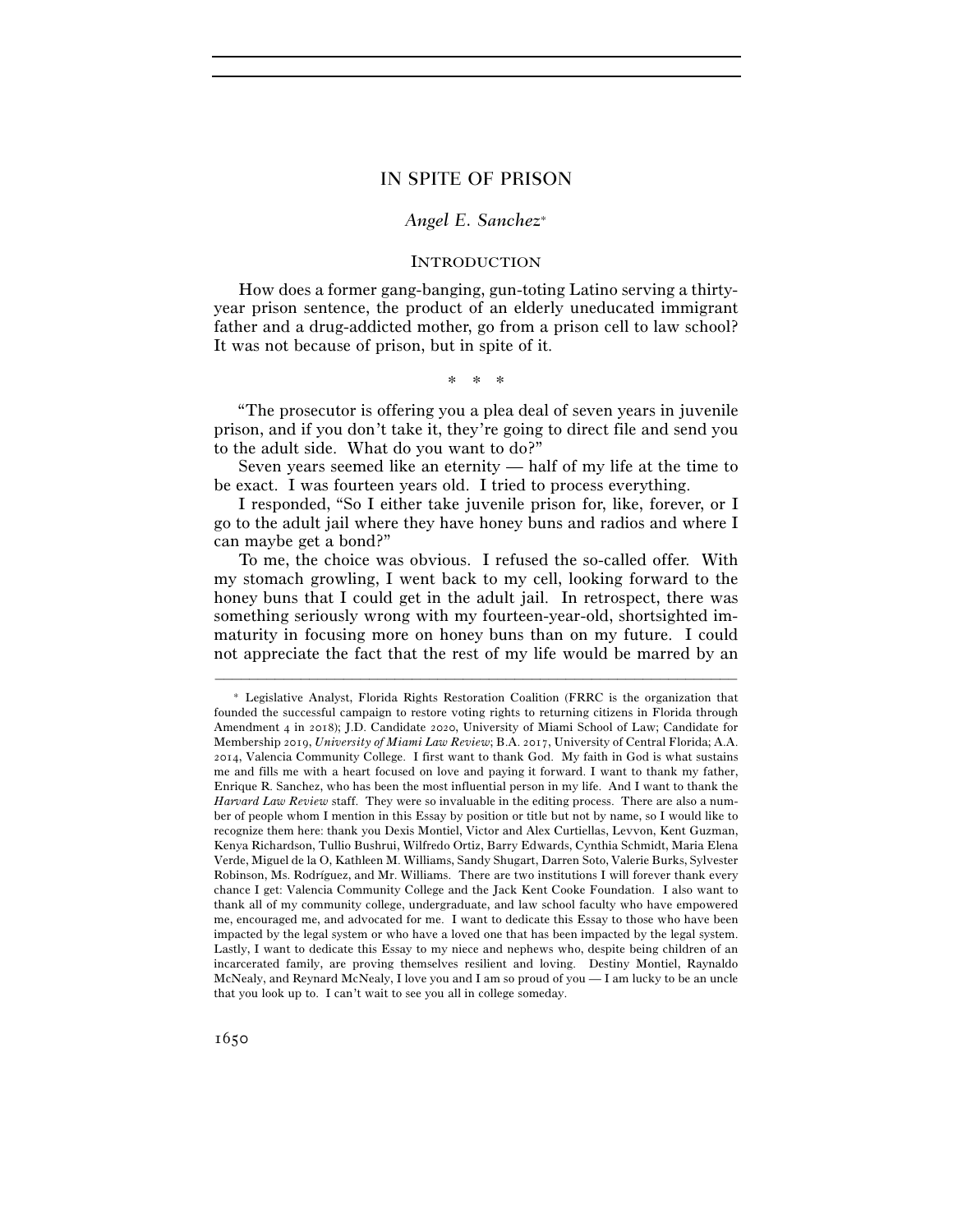adult criminal record; in fact, I couldn't have cared less at the time. In my hood, jail was expected, almost like a rite of passage.1 However, more concerning was the fact that the law permitted prosecuting a fourteen-year-old as an adult, $\lambda^2$  and that all the adults in the courtroom were happily complicit in doing so. Despite the fact that I was offered a juvenile plea indicating that I was still supposedly redeemable, I was quickly waved over to the adult side by laws that now rendered me an irredeemable superpredator.3

In this Essay, I will narrate experiences like these to bring readers into the lived reality of our prison system — its effects, its contradictions, and its failure to rehabilitate offenders or promote public safety. I use the terms "prison," "prisons," and "prison system" interchangeably in this Essay to mean the prison industrial complex, which refers to the symbiotic and reinforcing relationships among carceral institutions, private corporations, state-sanctioned violence, legalized exclusion, law enforcement workers, media narratives, technological imprisonment, politicians, and the court system.4 Therefore, when I speak of abolishing prisons, I mean contesting the relationships and psyche that create and reinforce the need for prisons and replacing them with alternatives that render prisons obsolete.5

If the first sentence of this Essay caught your attention, it is likely because it is packed with stereotypes and images that both sensationalize and dehumanize certain populations and justify prisons. The image of a "gang-banging, gun-toting Latino" may drum up enough fear to make us feel like prisons are necessary. Or the idea of uneducated and drug-addicted parents may allow us to focus on family dysfunction (or even cultural pathology<sup>6</sup>), while ignoring deeper societal dysfunctions that need correcting. Even success stories of people who thrive after prison are used to argue that prisons are not bad and are even effective. Our own amazement at those stories, however, shows that deep inside we are aware that prisons are not really expected to make people better.

–––––––––––––––––––––––––––––––––––––––––––––––––––––––––––––

(Oct. 2015), https://www.theatlantic.com/magazine/archive/2015/10/the-black-family-in-the-age-ofmass-incarceration/403246/ [https://perma.cc/CMU8-W9NV] (criticizing the Moynihan Report, a 1965 government report, for blaming the problems plaguing the black community on a "tangle of pathologies" instead of focusing on the "tangle of structural perils" that held the black community back).

 $\footnotesize\begin{array}{ll} \text{1} \quad \text{See ANGELA Y. DAVIS, ARE PRISONS OBSOLETE? 15 (2003).}\\ \text{2} \quad \text{See FLA. STAT. § 985.557(1)(a) (2011).}\\ \text{3} \quad \text{See } \text{infra section IIC, pp. 1659–62.}\\ \text{4} \quad \text{DAVIS, } \text{supra note 1, at 84–88, 107.}\\ \text{5} \quad \text{See } id. \text{ at 105–15; see also Dylan Rodriguez, Abolition as Praxis of Human Being: A Foreword, in} \end{array}$ *Developments in the Law — Prison Abolition*, 132 HARV.L. REV. 1575 (2019); Allegra M. McLeod, *Envisioning Abolition Democracy*, *in Developments in the Law — Prison Abolition*, 132 HARV. L. REV. 1613 (2019); Patrisse Cullors, *Abolition and Reparations: Histories of Resistance, Transformative Justice, and Accountability*, *in Developments in the Law — Prison Abolition*, 132 HARV. L. REV. 1684 (<sup>2019</sup>). 6 *See* Ta-Nehisi Coates, *The Black Family in the Age of Mass Incarceration*, THE ATLANTIC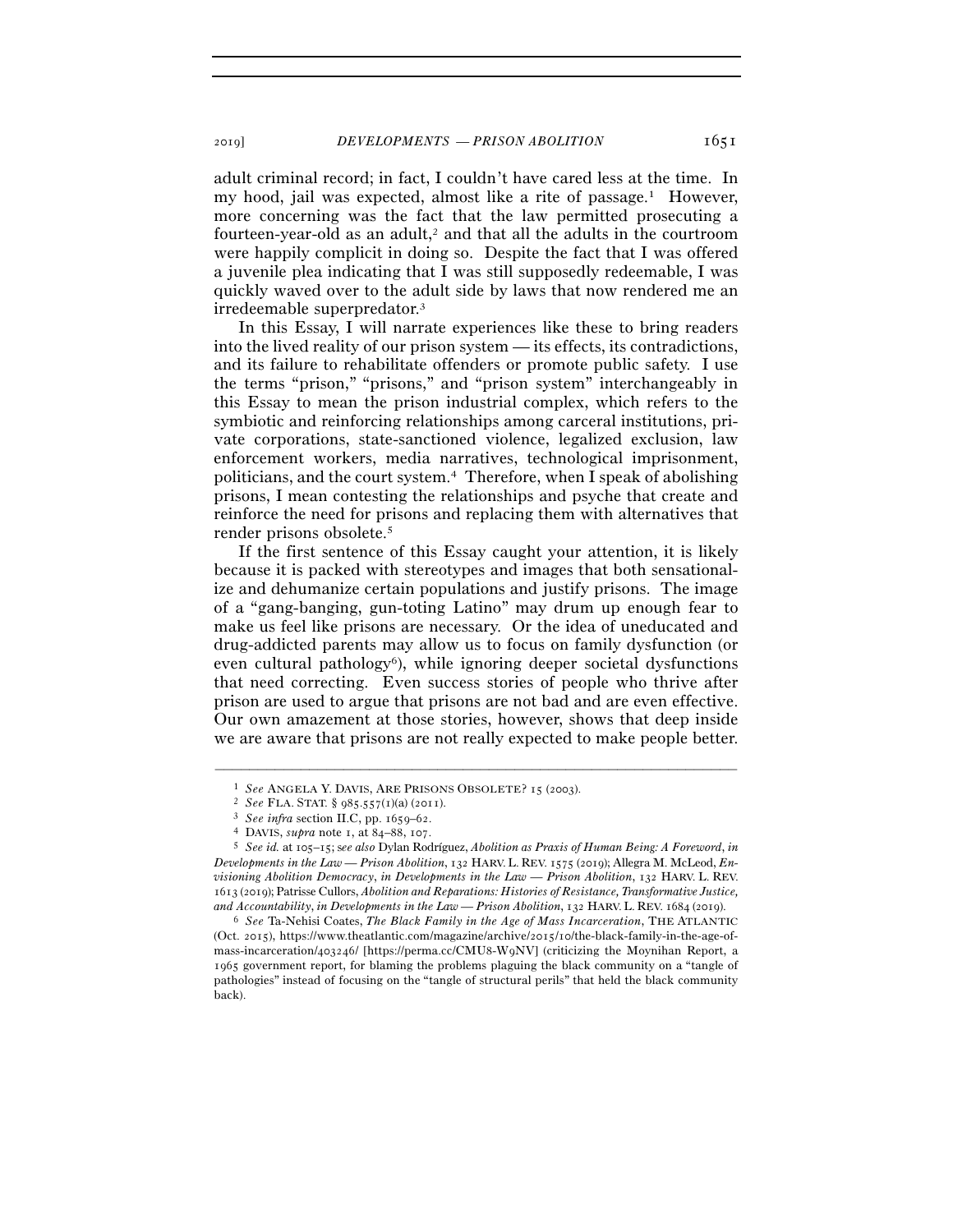This Essay deconstructs many of the stories we tell ourselves. Part I discusses the importance of having narratives and firsthand accounts in prison-abolition literature and challenges academic institutions to do their part in seeking out and equipping directly impacted individuals to produce such literature. The rest of the Essay narrates my experiences, taking the reader through aspects of the school-to-prison pipeline (Part II), the prison institution itself (Part III), and the so-called reentry process (Part IV), before concluding with the continuing effects of punishment and exclusion that endure long after the so-called debt is paid.

This Essay is not a "frontal" theoretical argument but rather an "insinuative" one allowing different audiences to extract different and even multiple meanings and applications.<sup>7</sup> The nonabolitionist may learn how kids are tracked into prison and handicapped upon release, or how prisons are part of the problem and inherently inhumane. The directly impacted reader may be inspired with renewed motivation to keep fighting and even stirred to write about her experiences — especially those not addressed in this Essay. The abolitionist activist may derive insights on ways to combat the interconnectedness between the schoolto-prison pipeline, the penal system, and the failing reentry process, while keeping in mind the real lived experience of those impacted. Some may even complain that this Essay has a reformist tone. I provide abolitionist sources to undergird my narrative; however, the narrative itself permits the reader to judge for herself what, if anything, ought to be done and how. I understand this may not be abolitionist enough for some. I also tend to focus on the treatment of prisoners and access to education within prison.8 Part of the reason for this is because after serving over a decade in prison (and having a sister who is currently in prison), I yearn to empower and alleviate the inhumane treatment of the imprisoned, even if it is within existing structures. I believe that the prison system is like a social cancer: we should fight to eradicate it but never stop treating those affected by it.

#### I. NARRATIVES FROM BEHIND THE VEIL

*And, finally, need I add that I who speak here am bone of the bone and flesh of the flesh of them that live within the Veil? . . . [B]orn with a veil, and gifted with second-sight in this American world — a world which yields him no true self-consciousness, but only lets him see himself through the revelation of the other world. It is a peculiar sensation, this doubleconsciousness, this sense of always looking at one's self through the eyes of* 

<sup>–––––––––––––––––––––––––––––––––––––––––––––––––––––––––––––</sup> <sup>7</sup> *See* Richard Delgado, *Storytelling for Oppositionists and Others: A Plea for Narrative*, 87 MICH. L. REV. <sup>2411</sup>, 2415 (<sup>1989</sup>). 8 *See* DAVIS, *supra* note 1, at 108 ("Schools can . . . be seen as the most powerful alternatives

to jails and prisons.").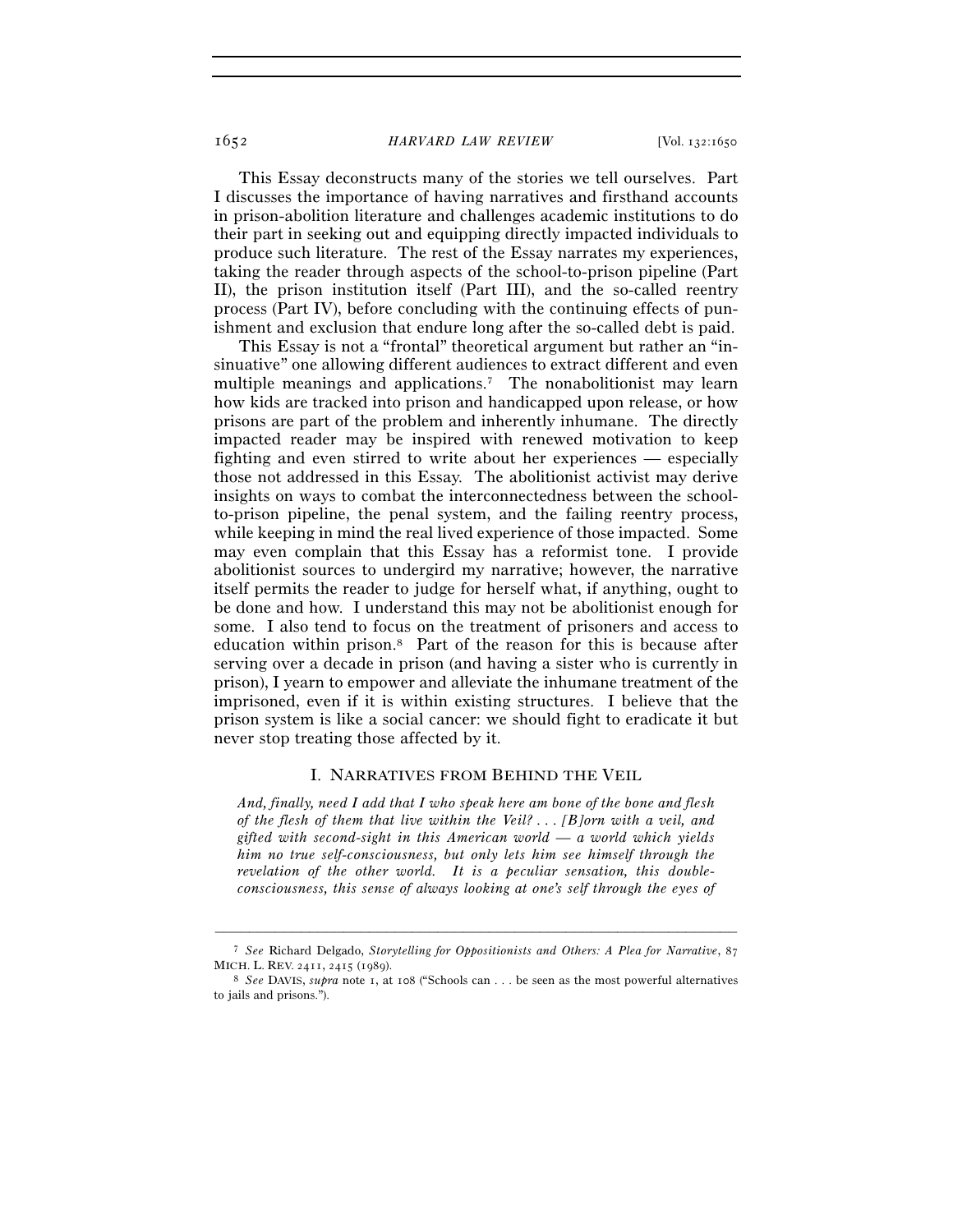## *others, of measuring one's soul by the tape of a world that looks on in amused contempt and pity.*9

This is the first time that I have written an essay narrating my firsthand experiences within the prison system. It was painful and difficult rehashing some of the memories shared below. I am sure that some will argue that this is not academic enough because it is a narrative lacking detached objectivity. I used to subscribe to this line of thinking. When I first arrived at a university, I was led to believe that my personal experiences had no place in my academic writing. It was not enough to be neutral; I had to appear impersonally objective.

Heeding this advice, I created a pacified distance between my experience and me, hiding behind my writing. In doing so, I realized that I was censoring my own voice — and the voices of others who might share the same experiences but not the same platform. This was most evident in my undergraduate thesis.10 I exposed how the systematic misclassification of Latinx people as White (non-Hispanic) skewed Florida's Department of Corrections data, and I measured how disenfranchisement was impacting that group in Florida.11 Yet nowhere in my thesis did I mention that I spent over twelve years in Florida's prison system misclassified against my will as White (non-Hispanic) and that I was personally disfranchised in Florida at the mere age of fifteen. In trying to appeal to mainstream academic readers, I forewent the opportunity to speak to the directly impacted readers and show them that someone like them was writing about their issues. I had dedicated that thesis to the voiceless,<sup>12</sup> yet I suppressed my own voice in the process.

Scholars have long argued that the demand for an impersonal voice is nothing more than a "false objectivity" that "improperly take[s] as a baseline norm white cultural patterns" and rejects "the possibility of grounding a scholarly voice in the material, aesthetic, emotional, and spiritual experiences of people of color."13 I have since decided that if I must choose between being accepted or inspiring the marginalized, I choose the latter. For as long as my story inspires and my experience informs my work, they will have a place in my writing. Remaining silent is no longer an option for me; my improbable journey compels me to believe that I have been uniquely positioned for "such a time as

<sup>9</sup> W.E.B. DU BOIS, THE SOULS OF BLACK FOLK, at vi, 3 (Univ. of Mass. Press 2018) (<sup>1903</sup>). 10 Angel E. Sanchez, What Impact Is Felony Disenfranchisement Having on Hispanics in Florida? (May 2, 2017) (unpublished B.A. honors thesis, University of Central Florida), https://stars.library.ucf.edu/honorstheses/216/ [https://perma.cc/2NER-WCQA].<br><sup>11</sup> *Id.* at <sup>23</sup>–32.<br><sup>12</sup> *Id.* at iv. 13 *See* CRITICAL RACE THEORY: THE KEY WRITINGS THAT FORMED THE MOVEMENT

<sup>314</sup> (Kimberlé Crenshaw et al. eds., 1995) [hereinafter CRITICAL RACE THEORY].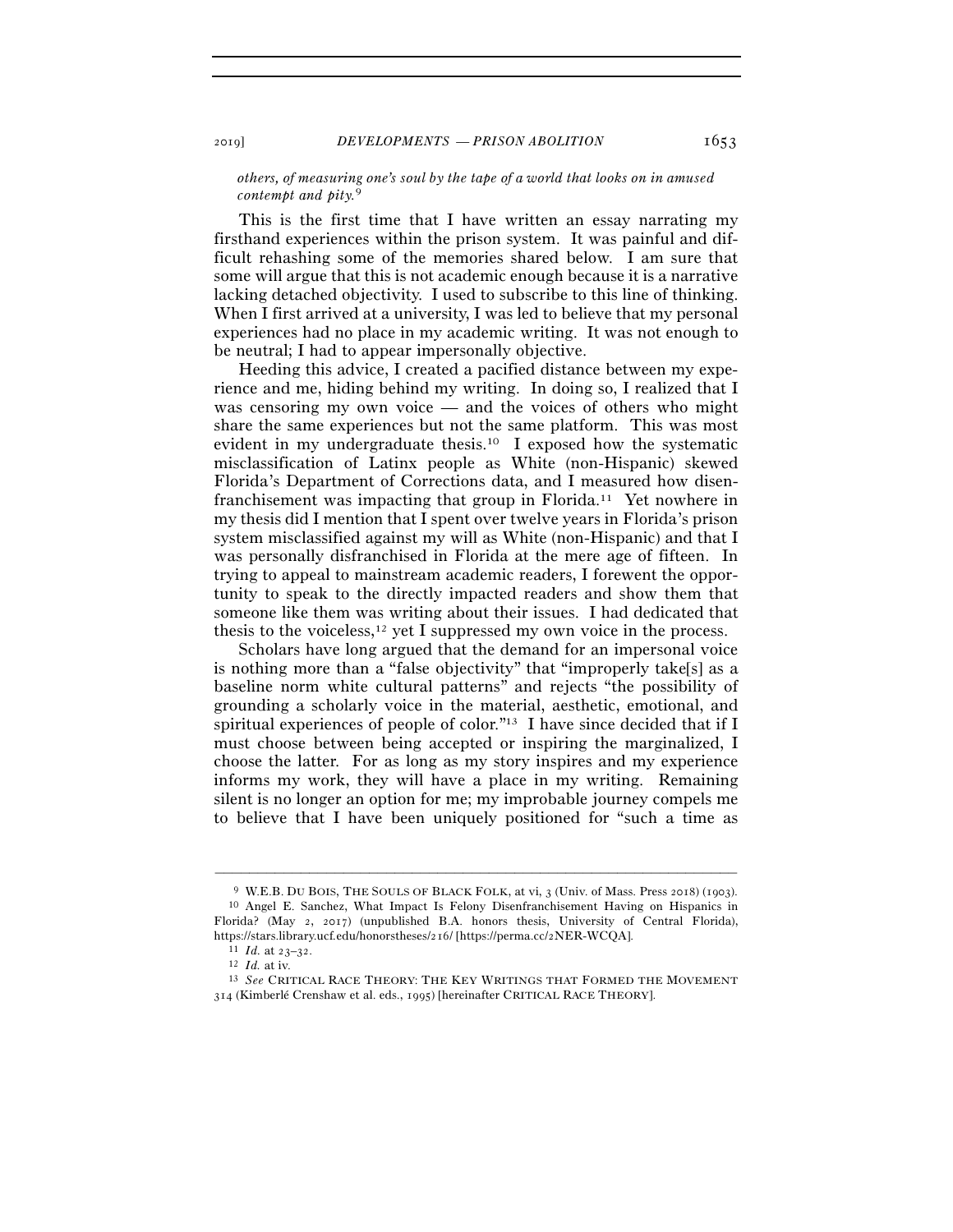this."14 The value of storytelling and narrative analysis in the legal academy has been strongly established by Critical Race Theory (CRT).15 I believe CRT applies to prison abolition, because those impacted by prison are a socially constructed minority group in addition to their racial, class, and gender intersections. Storytelling allows members of the unimpacted dominant group, particularly those with goodwill, to see things from the perspective of the impacted group.16 Additionally, it provides a mechanism to "[a]ttack[] embedded preconceptions that marginalize . . . or conceal [the] humanity" of those impacted.17

Professor Angela Davis writes that people find it difficult to imagine a world without prisons, yet they are largely unaware of what goes on inside of prison and believe it is reserved for "evildoers."18 Personal narratives, therefore, are necessary to shed light on the inhumanity that goes on inside of prison, the social problems that lead to prison, and the humanity of those impacted by prison. For example, Reginald Dwayne Betts used his personal experience in prison and his platform at Yale Law School to shed light on the inhumanity of solitary confinement in a piece titled *Only Once I Thought About Suicide*. 19 That piece went on to be cited in a recent statement by Justice Sotomayor respecting the U.S. Supreme Court's denial of a petition for certiorari.<sup>20</sup> Indeed, it was Betts who once mentioned to me that writing about our experiences was important ethnographic work that needed to be done. I agree.

While there are pragmatic reasons for highlighting or omitting one's experience for persuasive effect, I see no academic value in diminishing the body of knowledge by depriving it of empirical, ethnographic, and phenomenological data communicated by those directly impacted. To the contrary, contributions by those directly impacted safeguard the body of knowledge from what Professor Alan Freeman calls the "perpetrator perspective" and from the paternalistic we-know-best attitude described in Professor Derrick Bell's writings.<sup>21</sup> For that reason, I thought it important enough to travel the distance between my pain and me to share uncomfortable firsthand experiences — experiences that my mind

<sup>14</sup> *Esther* 4:14. Interestingly, *Esther* is one of the only books in the Bible that does not mention God. David R. Blumenthal, *Where God Is Not: The Book of Esther and Song of Songs*, 44 JUDAISM 80, 80–81 (1995). Yet God's presence, I believe, is seen throughout the story. Likewise, I do not mention God in the body of this Essay, but it should be noted that my belief in God has been an important part of my journey. It has been the reason for my hope in times of despair, strength in

times of weakness, and courage in my fight for others.<br><sup>15</sup> *See* RICHARD DELGADO & JEAN STEFANCIC, CRITICAL RACE THEORY: AN INTRODUCTION 43–45 (2001).

 $^{16}$  See id. at 38–39.<br>  $^{17}$ Id. at 42.<br>  $^{18}$  DAVIS, *supra* note 1, at 15–16.<br>  $^{18}$  DAVIS, *supra* note 1, at 15–16.<br>  $^{19}$  Reginald Dwayne Betts, *Only Once I Thought About Suicide*, 125 YALE L.J.F. 222 (2016).<br>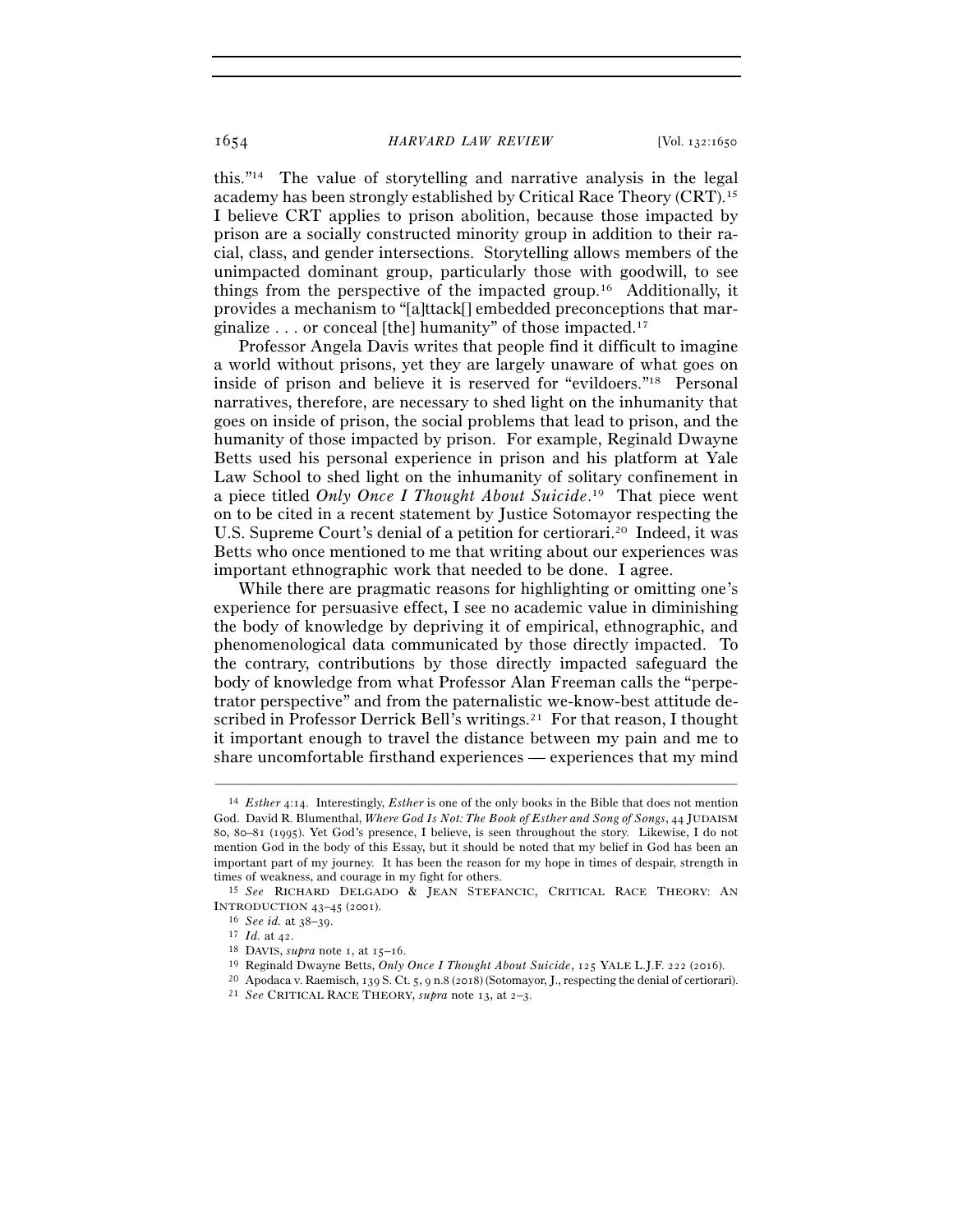has longed to forget. Likewise, I hope the academy stands ready to do its part. If the academy does not want prison abolition literature (or any literature about prisons for that matter) to be dominated by what Professor Richard Delgado calls the "imperial scholar[s],"22 then it must seek out those impacted by prisons — especially those inside of prison and equip them with the academic tools and frameworks with which to critically observe and write about their experiences.23 This requires figuring out ways to get higher education into prisons and welcoming former prisoners into our universities once they are released.24 Otherwise, the academy will be complicit in perpetuating the invisibility of the imprisoned. Even though I can speak about many intersecting issues involving prison, my perspective is still limited. I cannot speak about the experience of being a black woman in prison. I cannot speak about being LGBTQ, elderly, or a parent in prison. I have not even fully grappled with my own experience involving mental health and prison. Therefore, we need more, not fewer, voices from "behind the veil" contributing to this conversation.

### II. SCHOOL-TO-PRISON PIPELINE

*The concept of the school-to-prison pipeline (the "pipeline") has drawn important attention to the linkages between education, police power, and incarceration. . . . [M]easures and policies arose, in part, as a response to the infamous and racialized prediction by criminologists James Q. Wilson and John J. Dilulio, Jr., about the rise of the "youth superpredator," which they envisioned would hit the streets of the United States in the mid-*1990*s. The "youth superpredator" never arrived, but the policies substantiating and perpetuating the pipeline remain. . . . We contend that scholars must commit to the abolitionist project of dismantling the pipeline and "redistributing" the state resources that sustain it.*25

# *A. Poor Neighborhoods, Poor Schools*

I arrived at Kelsey L. Pharr Elementary in the third grade. I was only eight years old and this was already my fourth elementary school. My father could barely afford rent, so he was forced to look for substandard housing in the hood. The homes were so substandard that we could barely live in them for more than a year: either the landlord failed

<sup>–––––––––––––––––––––––––––––––––––––––––––––––––––––––––––––</sup> 22 Richard Delgado, *The Imperial Scholar: Reflections on a Review of Civil Rights Literature*, *in* CRITICAL RACE THEORY, *supra* note 13, at 46, 51–<sup>53</sup>. 23 *See, e.g.*, Reginald Dwayne Betts, *What Break Do Children Deserve? Juveniles, Crime, and* 

*Justice Kennedy's Influence on the Supreme Court's Eighth Amendment Jurisprudence*, 128 YALE L.J.F. 743 (2019); Tarra Simmons, *Transcending the Stigma of a Criminal Record: A Proposal to Reform State Bar Character and Fitness Evaluations*, 128 YALE L.J.F. 759 (2019); Andrea James, *Ending the Incarceration of Women and Girls*, 128 YALE L.J.F. 772 (2019); Shon Hopwood, *The*  Effort to Reform the Criminal Justice System, 128 YALE L.J.F. 791 (2019).<br><sup>24</sup> See DAVIS, supra note 1, at 56.<br><sup>25</sup> Judah Schept et al., *Building, Staffing, and Insulating: An Architecture of Criminological* 

*Complicity in the School-to-Prison Pipeline*, 41 SOC. JUST. 96, 96–97 (2015) (citation omitted).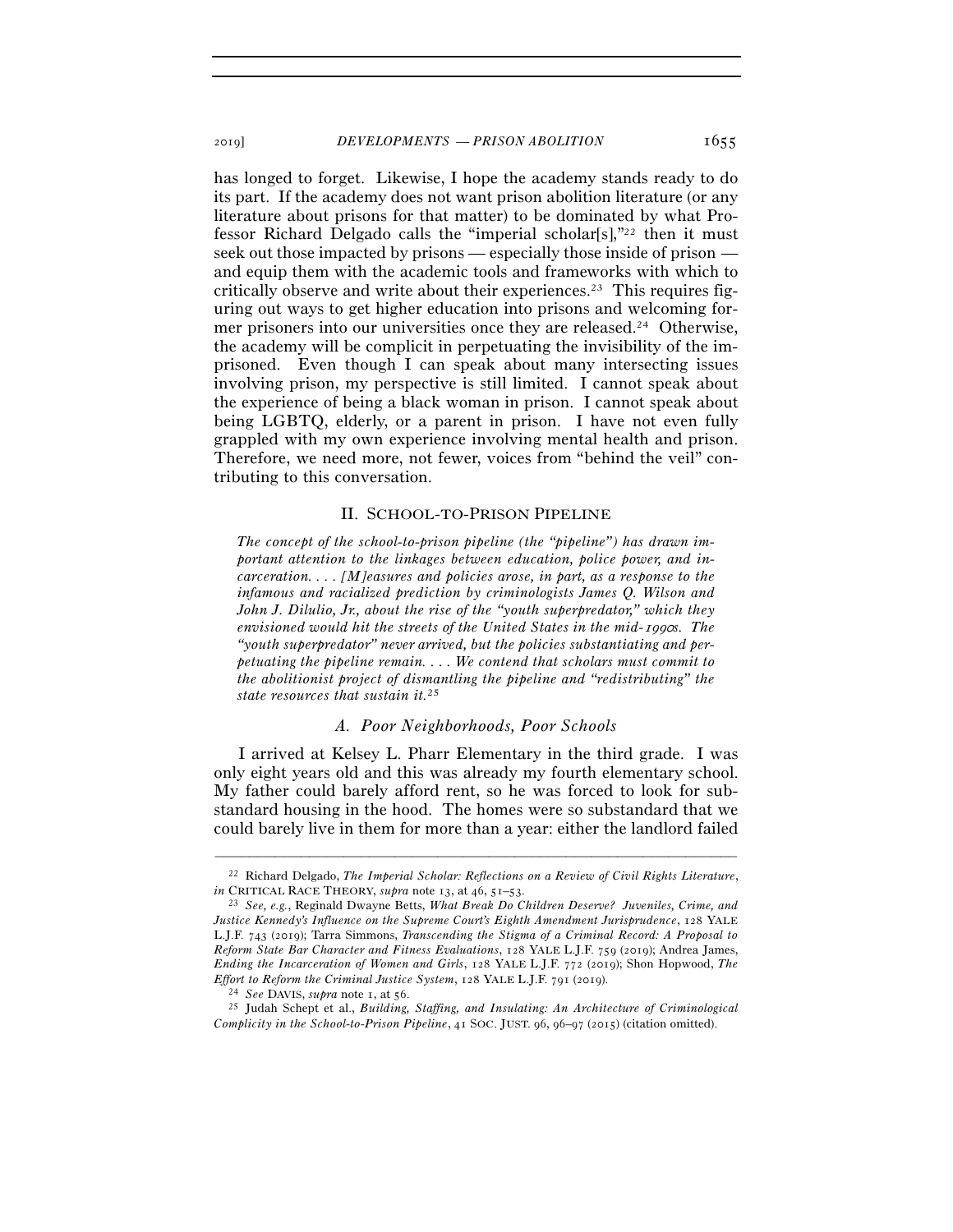a housing inspection or the conditions got so bad we had to move. Each time we moved, I had to make new friends at a new school. Ironically, though, making friends became easy because all the schools I attended were practically the same. They were in poor neighborhoods surrounded by drugs and crime. All the boys generally valued the same things: sports, clothes, and a willingness to fight. Focusing too much on grades or being afraid to fight left me ostracized and isolated, so I adjusted. I learned to belong.

In these schools, frustrated teachers told us that if we did not pay attention and behave, we were going to end up homeless or in jail when we grew up, prophecies their very words helped to fulfill.<sup>26</sup> I still remember one of my teachers pointing out a homeless man outside of the school one day and saying to us, "That's what happens to troublemakers." I internalized her comment. I got good grades in class to please my father who weirdly cared a lot about education, but I could not stay out of "trouble." I got into fights when bullied and talked a lot in class. I loved finishing my work early so that I could start talking with my friends. This childish misbehavior prompted threats of future imprisonment. After hearing the same message repeatedly, in and out of school, I began to believe it.

I was eight years old when I was first taken out of my third-grade class, placed in handcuffs, and given a date to appear in court. That morning was no different from any other. Like most mornings, my father and I woke up late. We rushed to school, barely making it on time. As my father drove away, I saw my friends and joined them as we made our way to class. I quickly learned they were having problems with other kids who had tried to bully one of my friends the day before on his way home from school. Afraid, my friend brought a dinner knife to school, prepared to defend himself. Just as he expected, those kids tried to beat him up again that morning. He pulled out the knife and scared them away. I arrived right after all of this. When I got there, they told me everything that had happened and asked me to hide the knife in my book bag since I had not been around when it happened. I was hesitant but did not want to lose the approval of my friends, which mattered to me in this new school. Once we were in class, the principal showed up and got my friend. My friend told the principal that I had the knife in my book bag, so he came and got me next. I also admitted to everything. The principal told us he was calling the police and that we were going to jail.27 I remember being eight years old, crying and afraid of what

<sup>26</sup> *See* DAVIS, *supra* note 1, at 38–39 ("When children attend schools that place a greater value on discipline and security than on knowledge and intellectual development, they are attending prep schools for prison."). 27 *Cf.* Allegra M. McLeod, *Prison Abolition and Grounded Justice*, 62 UCLA L. REV. 1156, <sup>1227</sup>

<sup>(</sup>2015) ("[E]fforts to confront the 'school-to-prison pipeline' by eliminating zero-tolerance policies in schools that turn children who misbehave in school over to police are another significant measure to eliminate criminalization.").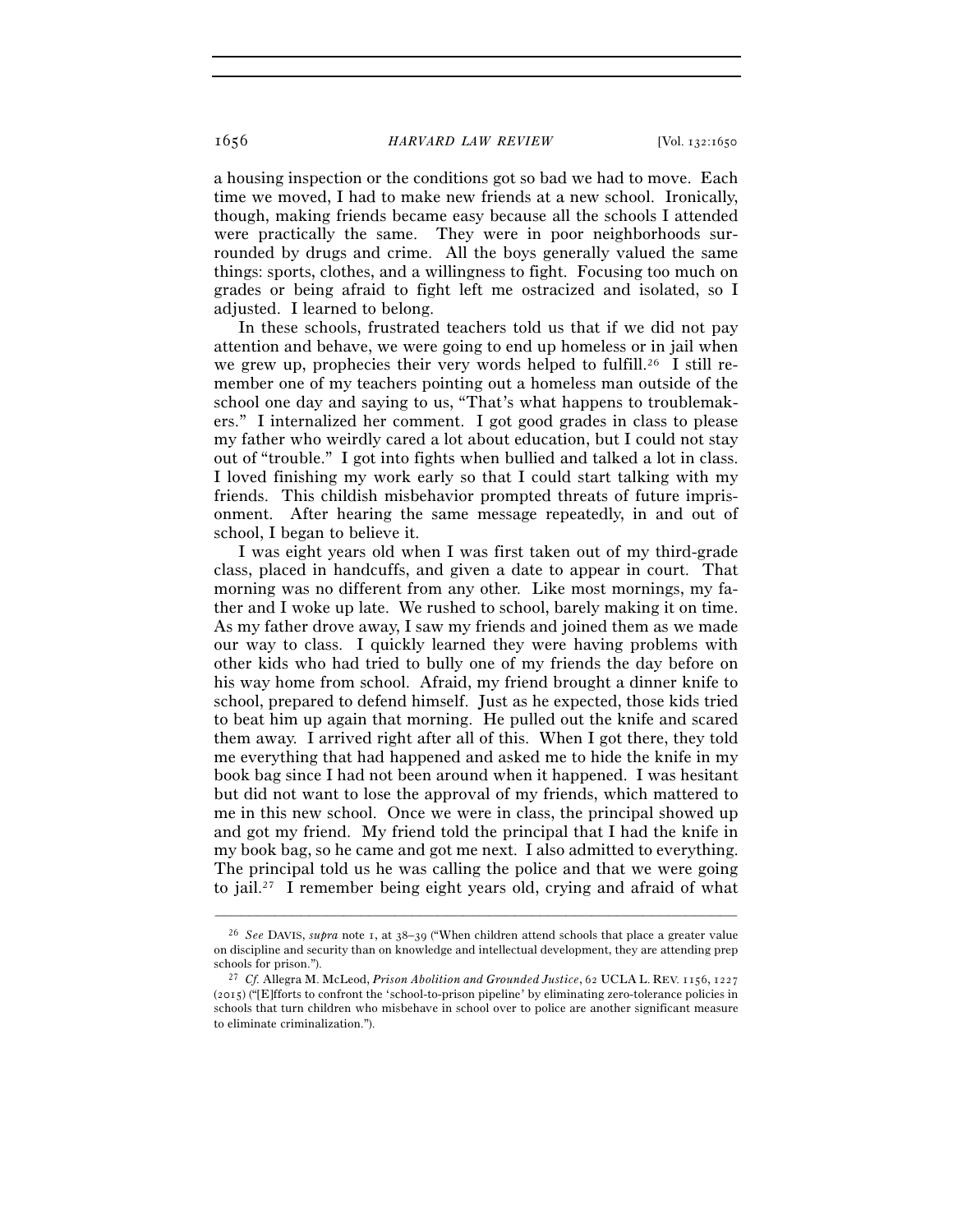the police would do. When the police arrived, they immediately put us in handcuffs and kept us there until our parents arrived. After a while, I stopped crying. Instead of feeling fear, I became acclimated. I could not change my situation, so I just adjusted to it. In that moment, at eight years of age, for the first time, I accepted — rather than feared going to jail. The police told our parents that they could take us to jail, but they were going to be nice and give us a notice to appear in court instead. This embarrassed my dad and broke his heart.

I appeared in juvenile court and was suspended before the case was eventually dropped. I was viewed as a problem by school administrators. To my classmates and friends, however, I was popular. I was "bad" and "cool" at the same time. The two seemed inextricable from each other. I became desensitized and accustomed to out-of-school suspensions. My father worked all day, so every suspension was a free week out of school. I was now even quicker to fight if bullied, which was often the case when we moved to a new school. My behavioral challenges compounded. With all the suspensions and moves, I began falling behind in my classes.28 I did not see a future for myself outside of the things that I was told or the people that I saw. Since I could not stay out of trouble, I figured my destiny was to end up dead, homeless, or in jail.

# *B. So-Called "Troubled Teens"*

By the time I entered middle school, I was a "troubled teen" attending "troubled schools." The role models for my friends and me were definitely not homeless people or those in prison, but neither were they doctors or lawyers. For many of us, our role models were the athletes and music artists, or, more realistically, the dope boys and gang leaders we grew up around. They had the fancy cars, jewelry, and nice clothes valued in our American culture. Sure, they got locked up at times, but that was expected of us anyway. Plus whenever they got out they had more status than when they went in. Everyone talked about them and we all wanted to be like them. Even the people killed in our hood became legends. In my young mind, as I understood it, becoming somebody in the hood meant becoming somebody who would eventually get shot or locked up. It just came with the territory. And it was always better to be somebody than nobody. Unfortunately, this put many of us on the wrong side of the law. Police were ready to pounce on us and jails were ready to keep us from being that "somebody." The police treated us as if we were inherently bad and despicable. In turn, we expressed our disdain for them. For as long as I can remember, avoiding

<sup>28</sup> *See* S. David Mitchell, *Zero Tolerance Policies: Criminalizing Childhood and Disenfranchising the Next Generation of Citizens*, 92 WASH. U. L. REV. 271, 273–74 (2014) ("[S]tudents that are punished under zero tolerance policies are being denied an education, because being suspended or expelled requires that students be removed from the school setting thereby causing them to miss out on classroom instruction." (footnote omitted)).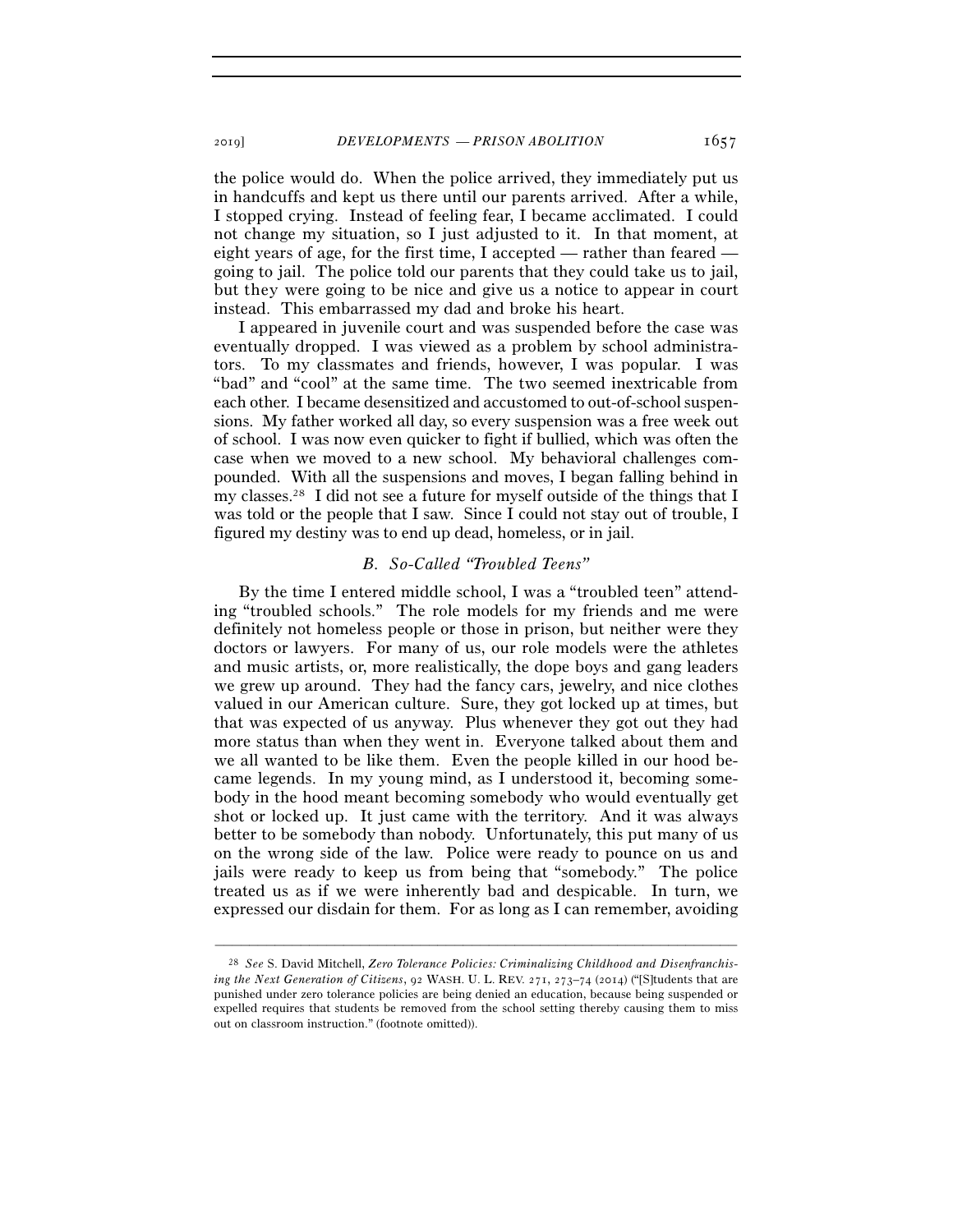the police was our main priority, because locking us up, for whatever reason, seemed like their main priority. The apparent pleasure with which police arrested and harassed us only made matters worse.

In middle school, my friends and I began hanging around the older teenagers in our neighborhood. We roamed the few square blocks near our houses without much to do other than smoke weed, make fun of each other, and do dumb things for thrills. At nightfall, we would cross the fence of a nearby school and come together on the basketball courts that gave us a place to call our own. The school was on Tenth Street, so we called ourselves Tenth Street Boys. This would be the start of what law enforcement would later call a gang. At first, we resented the gang label, but as teenagers in search of an identity we eventually embraced it. For a long time, we prided ourselves on not being a gang we did not have any initiation or leader and were just a group of friends. But after being targeted by known gangs and harassed by the police, we began living up to the label. The harassment by police officers quickly taught us that the police were the biggest gang, the one that was above the law and had the law on its side.

Indeed, my first night in jail came at the hands of a sergeant who slapped me in front of my father and all my friends while we were hanging out on a street corner. That night, we were stopped and frisked as usual. My dad made his way over because he saw all the lights and cop cars on the corner. I was embarrassed. The sergeant called out to me and I responded with an attitude. The sergeant was angry at my response and slapped me across the side of my head saying, "Don't 'what' me!" And as soon as I felt the hit, I instinctively lashed out in rage. In the process, I scratched the sergeant on the arm with the soda can I had in my hand when he slapped me. In a matter of seconds, three officers took control of my undersized thirteen-year-old frame, putting me in a chokehold and punching the wind out of my stomach. They placed me in handcuffs and arrested me for aggravated battery on a law enforcement officer. In that one incident, I learned what is common knowledge in the hood: the police can get away with abusing you while at the same time using the law to arrest you.<sup>29</sup>

This incident pitted me against my father. I could not believe he would allow the police to do this to me in front of him. I did not understand at that time how afraid my dad was and how much he simply wanted me out of jail. As a non-English-speaking immigrant, my dad did not know what to do or where to start. His sense of gratitude for being in this country made him feel as if he had no place to complain.

<sup>29</sup> *See* Paul Butler, *The System Is Working the Way It Is Supposed To: The Limits of Criminal Justice Reform*, 104 GEO. L.J. 1419, 1446 (2016) ("[T]he crisis in criminal justice stems more from legal police conduct than illegal police misconduct. . . . The problem in Ferguson is not as much 'bad apple' cops as police work itself — what the law actually allows. . . . When we understand that features of a justice system that the federal government has found to be discriminatory are actually legal, the claims that critical race theorists make about law have more resonance.").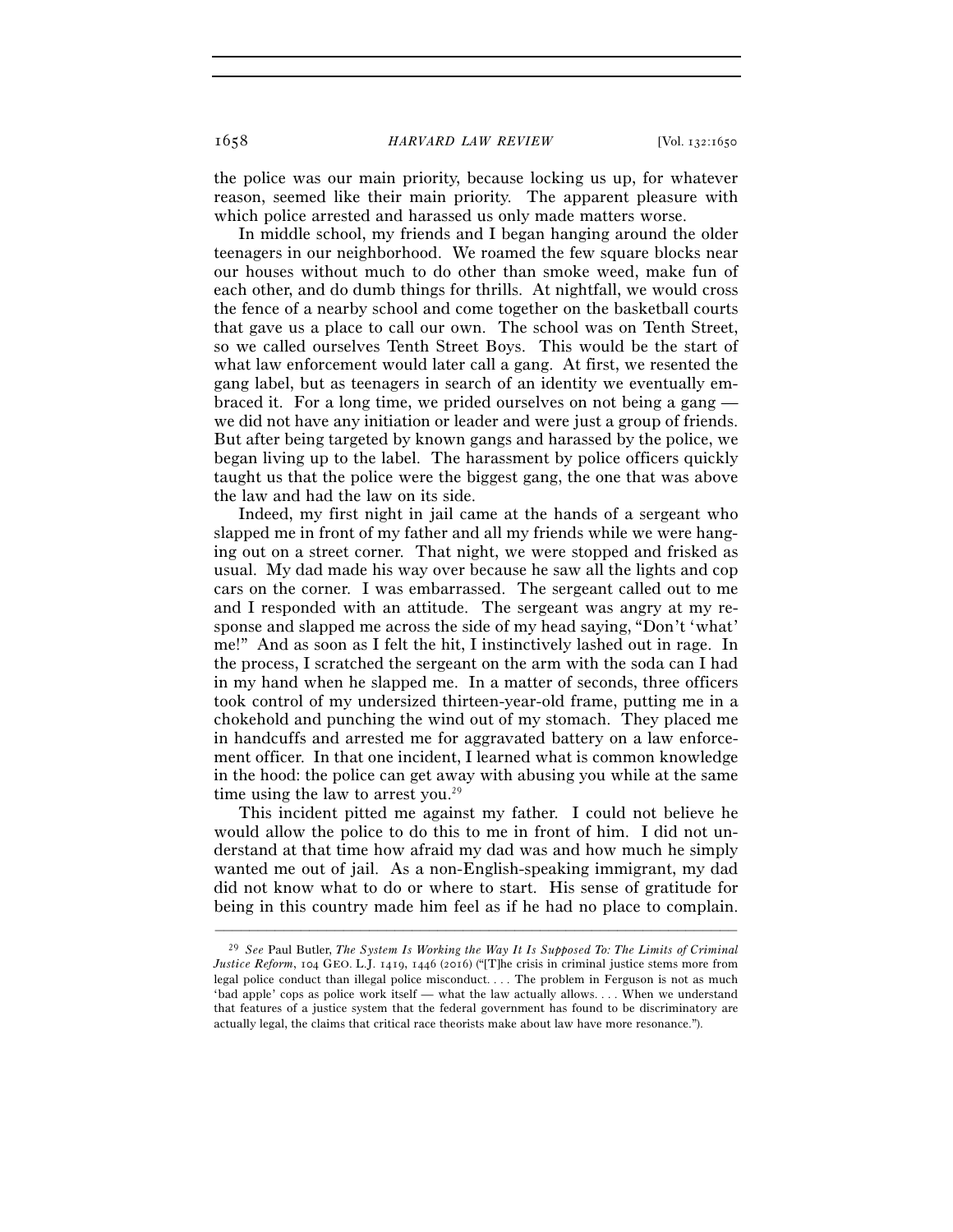He felt that as an immigrant he was less deserving and that he owed a "thankful to be here" attitude. I now understand this, because as a former felon, I often feel that I must be submissive and deferential whenever given a chance. I feel that I do not have the right to be assertive or to complain when things are not right. In fact, I am embarrassed to admit that far too many times others have had to speak up for me because I failed to speak up for myself.

Upset at my dad, I ran away as soon as I was released from the juvenile jail. I was determined to go back to the family that understood me, which the law called a gang.30 My friends were there. Tenth Street was my hood and I was hooked on it. Before I ever did drugs, I had an addiction-like dependence on my hood. I was drawn to it like a magnet. I belonged. I was barely thirteen years old and my identity and sense of self were tied to the only world that I knew. Unfortunately, that was a futureless world destined to land me in prison or the cemetery.

#### *C. Prosecuting Children as Adults — The False Superpredator Theory*

One of the dope boys who had lots of money (I will call him Marco) let me stay at his house. A couple of other friends who sold drugs for him stayed there too. I felt that I was living with siblings, something I had never had. I felt so at home.<sup>31</sup> We all had fancy clothes and rode around in Marco's fancy cars. I was on top of the world. There was nothing I would not do for this guy — and unfortunately, he knew it. Inside of his house, he would constantly pressure me to smoke weed laced with cocaine until I was finally hooked on it. I knew something was wrong with this, but I did not have the fortitude to say no. Before long, I was holding his drugs and ready to shoot at rival gang members in exchange for a place to stay and the drugs he gave me.

Drive-by shootings around Tenth Street had become an almost-daily occurrence. Friends were getting shot left and right. One of my friends was killed in front of me around that time, when I was fourteen. At one point I was taken hostage, humiliated, and abused at gunpoint by rival gang members. After this incident, I said, "Never again!" I committed to getting my own gun. Ironically, when I should have been more concerned with video games than safety and protection, I traded a Super Nintendo (and sixty dollars) for my first gun at the age of fourteen. With

<sup>30</sup> MICHELLE ALEXANDER, THE NEW JIM CROW 172 (2010) ("Yet when these young people do what all severely stigmatized groups do — try to cope by turning to each other and embracing their stigma in a desperate effort to regain some measure of self esteem — we, as a society, heap more shame and contempt upon them. We tell them their friends are 'no good,' that they will 'amount to nothing,' that they are 'wasting their lives,' and that 'they're nothing but criminals.' We condemn their baggy pants (a fashion trend that mimics prison-issue pants) and the music that glorifies a life many feel they cannot avoid. When we are done shaming them, we throw up our hands and then turn our backs as they are carted off to jail."). 31 *See generally id.* at 169–72.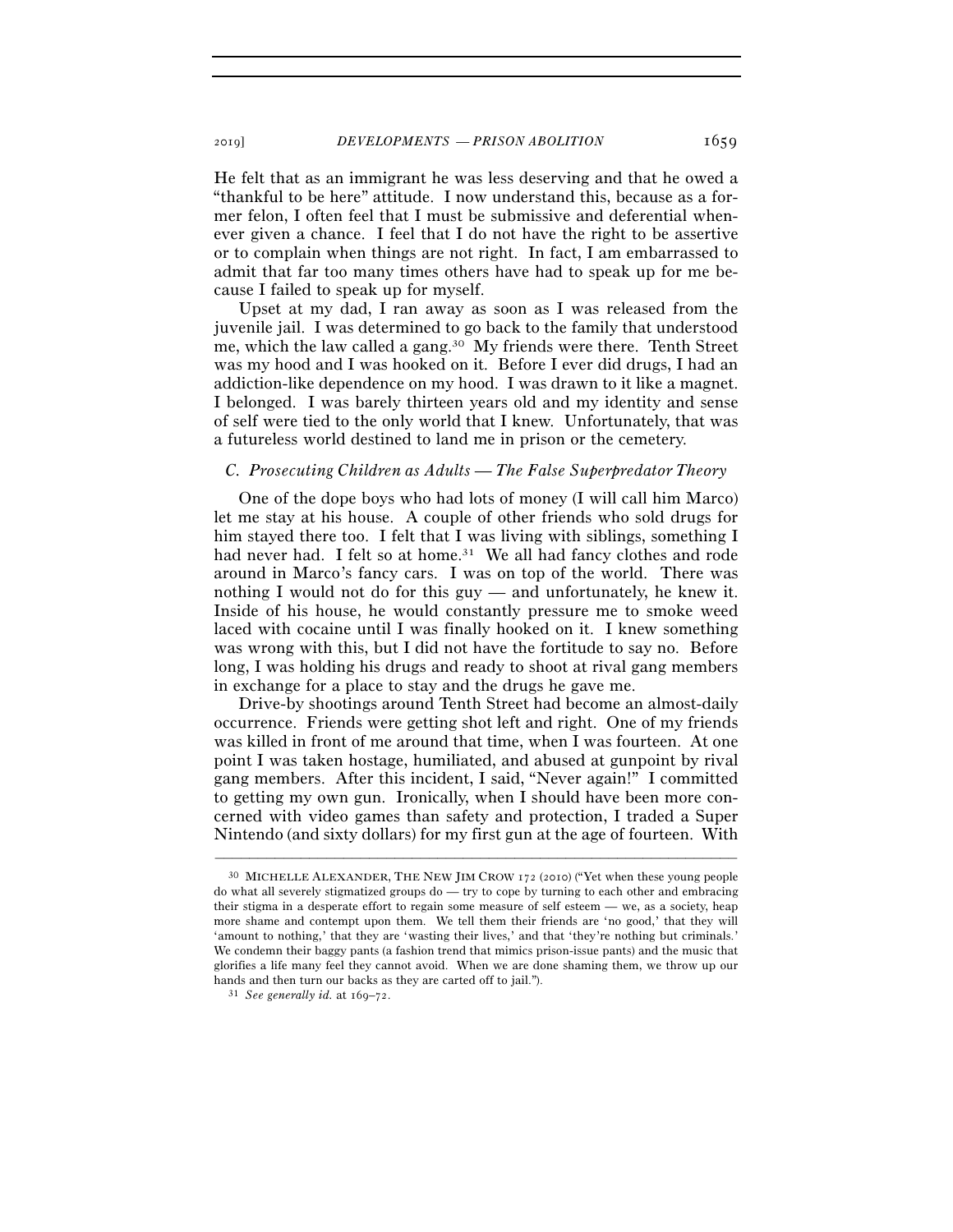a willingness to use a gun came a sense of safety, respect, and acceptance. Unfortunately, I was an impulsive fourteen-year-old and easily manipulated by older guys. Sure, I was a tragedy waiting to happen, but that is not the same as saying I was inherently dangerous and violent. That is what society said about teenagers like me in the 1990s.<sup>32</sup> I fit the profile of the mythical "super-predator"33 teenager of the 1990s who allegedly was without conscience and irredeemable.<sup>34</sup> Despite being neither, I nearly became both thanks to these misguided beliefs.

You could hear just how misguided these ideas were by simply listening to none other than President Bill Clinton give an inadequate defense of Secretary Hillary Clinton's "superpredator" comment and his 1994 crime bill. He made the argument by vilifying the gang leaders (most of whom were adults) who got thirteen-year-old kids on crack and sent them out to commit violent crimes.<sup>35</sup> What is misleading about President Clinton's illustration is that the superpredator laws targeted the thirteen-year-olds, not the adults, in his scenario. Both the 1994 crime bill and the "superpredator" rhetoric made it easier to prosecute and imprison juveniles as adults,<sup>36</sup> and the 1994 bill effectively deprived them of any college education once they got to prison.<sup>37</sup> This cannot be anybody's idea of making teenagers better.

As I mentioned in the beginning of this Essay, I would eventually be treated as a "superpredator" in 1996, at the age of fourteen. My friend and I were on the way to the mall to watch a movie when we got jumped by three older teenagers. I had a gun on me, so I instinctively reached for it and began shooting, hitting one of them in the leg. Afraid, I threw down the gun and tried to run away, before being quickly surrounded, arrested, and taken to juvenile jail. In a matter of weeks, I was declared irredeemable by the prosecutors, prosecuted as an adult, and sent to the Tenth Floor. The infamous Tenth Floor was the place where juveniles were sent when they were tried as adults. It was located on the tenth

<sup>32</sup> *See* Nancy A. Heitzeg, *Criminalizing Education: Zero Tolerance Policies, Police in the Hallways, and the School to Prison Pipeline*, *in* FROM EDUCATION TO INCARCERATION: DISMAN-TLING THE SCHOOL-TO-PRISON PIPELINE <sup>11</sup>, 14 (Anthony J. Nocella II et al. eds., <sup>2014</sup>). 33 *Id.*<sup>34</sup> *See id.*; Taylor Wofford, *Bill Clinton Appears to Defend Hillary's "Super Predator" Remarks*,

NEWSWEEK (Apr. 7, 2016, 5:37 PM), https://www.newsweek.com/bill-clinton-super-predatorsblack-lives-matter-445338 [https://perma.cc/MUX2-UVMP].<br><sup>35</sup> *See* Wofford, *supra* note 34.<br><sup>36</sup> Violent Crime Control and Law Enforcement Act of 1994, Pub. L. No. 103-322, § 140001, 108

Stat. 1796, 2031 (codified as amended in scattered sections of the U.S. Code); Clyde Haberman, *When Youth Violence Spurred "Superpredator" Fear*, N.Y. TIMES (Apr. 6, 2014), https://nyti.ms/1lrXi0o [https://perma.cc/H9CK-XDVX] (noting that the "superpredator forecast . . . energized a movement [where] one state after another enacted laws making it possible to try children as young as 13 or 14 as adults").<br><sup>37</sup> Violent Crime Control and Law Enforcement Act  $\S$  20411 (prohibiting the awarding of Pell

Grants to prisoners).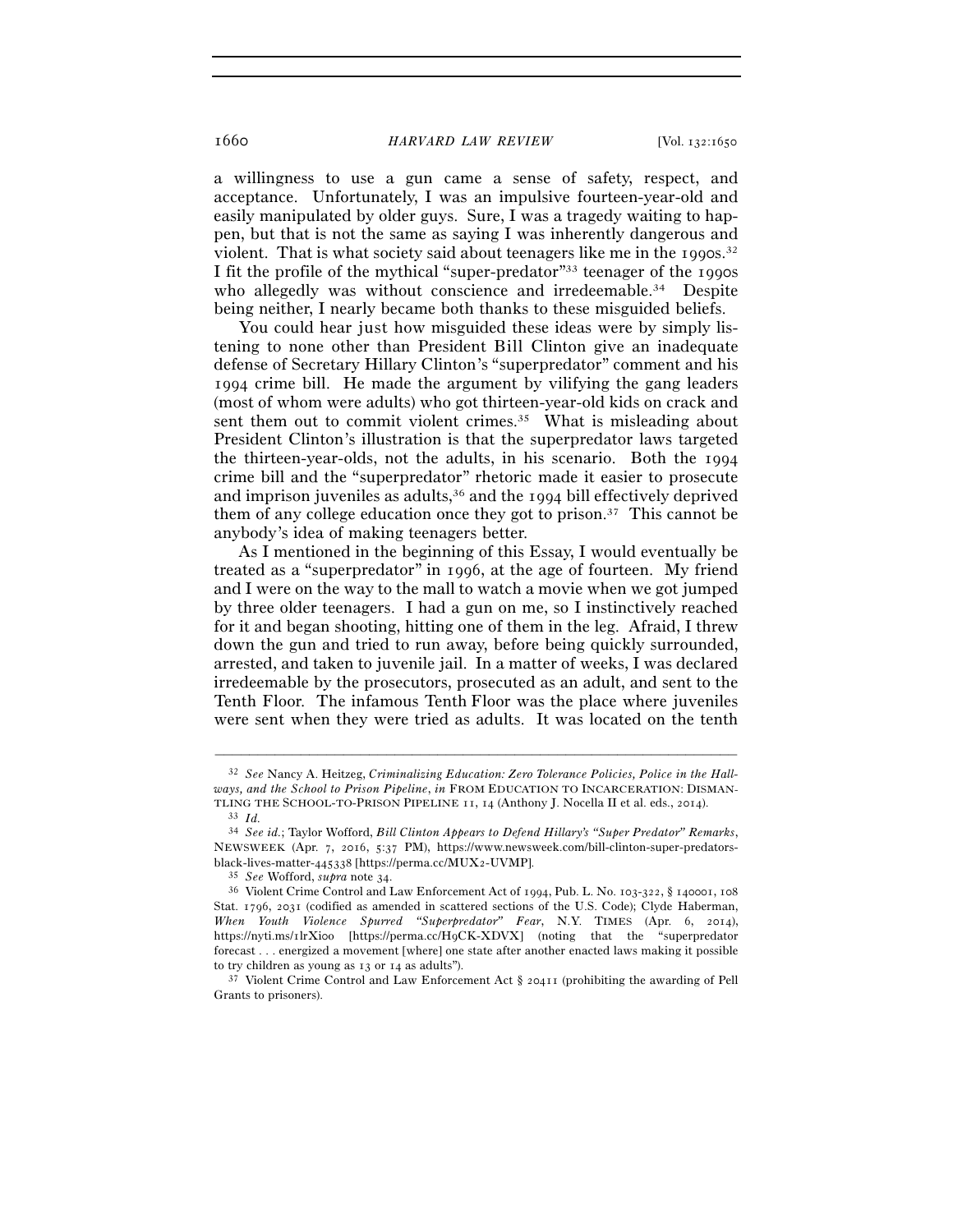floor of the main adult jail in Miami. Juveniles were afraid to go there not because of the adult prosecution, but because of the horror of abuse: getting beat down and having one's food and shoes taken were common. Landing in the wrong cell block would get you put on the Tenth Floor diet, in which your food was taken and you were forced to eat scraps left over from other prisoners.

It was never guaranteed that you would end up in the cell safest for you. If you pissed off a guard, they would move you to one of the cells in which you didn't "belong";<sup>38</sup> it was one of their disciplinary tools.<sup>39</sup> To make matters worse, the cells were overcrowded. There were four inmates in a two-bunk cell. That meant two had to sleep on the floor, and one of those two had to sleep next to the toilet as the others used the bathroom. Sleeping on a bunk instead of the floor was supposed to be determined by order of entry to the cell and by a willingness to fight for it. Whenever someone new came into the cell block, he could challenge you for your bunk. When the odds were against you in the cell block, you had to accept your dehumanized status — sleeping on the floor, having your food taken, and being continuously humiliated. On the other hand, if you were housed with your "kind" and had friends from the streets, then you could avoid the horror stories so long as you fought.

Fortunately for me, I had friends who had finally made it to the Tenth Floor, so instead of fearing it, I now looked forward to the honey buns and radio they had over there. Violence and abuse were the true deterrents that had made me afraid of an adult prosecution. But with that removed, my teenage mind saw no deterrent, at least not the ones intended by the law. I could not appreciate that the rest of my life would be marked by a felony conviction. Even worse, as an impressionable teenager I embraced the "worst of the worst" label. I toughened up and went into survival mode on the Tenth Floor. I started becoming the cold, apathetic "superpredator" that they said I was. Rehabilitation and redemption were nowhere in sight, much less in my vocabulary.

After a year in that adult jail, I was released on probation, worse than when I went in. I returned to my hood, popular with my friends and a target to my former enemies. My fifteen-year-old effort at doing "right" was hardly enough. I soon found myself targeted by gang violence. On different occasions, I was jumped, shot at, and sent bleeding to the hospital with a wound that required twenty-eight staples on my head. Before long, I returned to what I knew, and less than ten months

<sup>38</sup> Cell blocks were divided by hoods and ethnic groups. There were primarily four types of cell blocks: the "Chico Cell," housing Hispanics; the "Zoe Cell," housing Haitians; the "City and Towner Cell," housing African Americans from Liberty City and Overtown in Miami; and the "Down South Cell," housing African Americans from the black neighborhoods south of Miami. *See generally The Supreme Court,* 2004 *Term — Leading Cases*, 119 HARV. L. REV. 169, 229 (2005) (describing the prac-

tice of "racially segregating prison cells for [up to] sixty days after prisoners enter new facilities"). 39 *See* McLeod, *supra* note 27, at 1181 ("When [an inmate] sought protection from prison officials, he was told he would have to 'fight or fuck.'").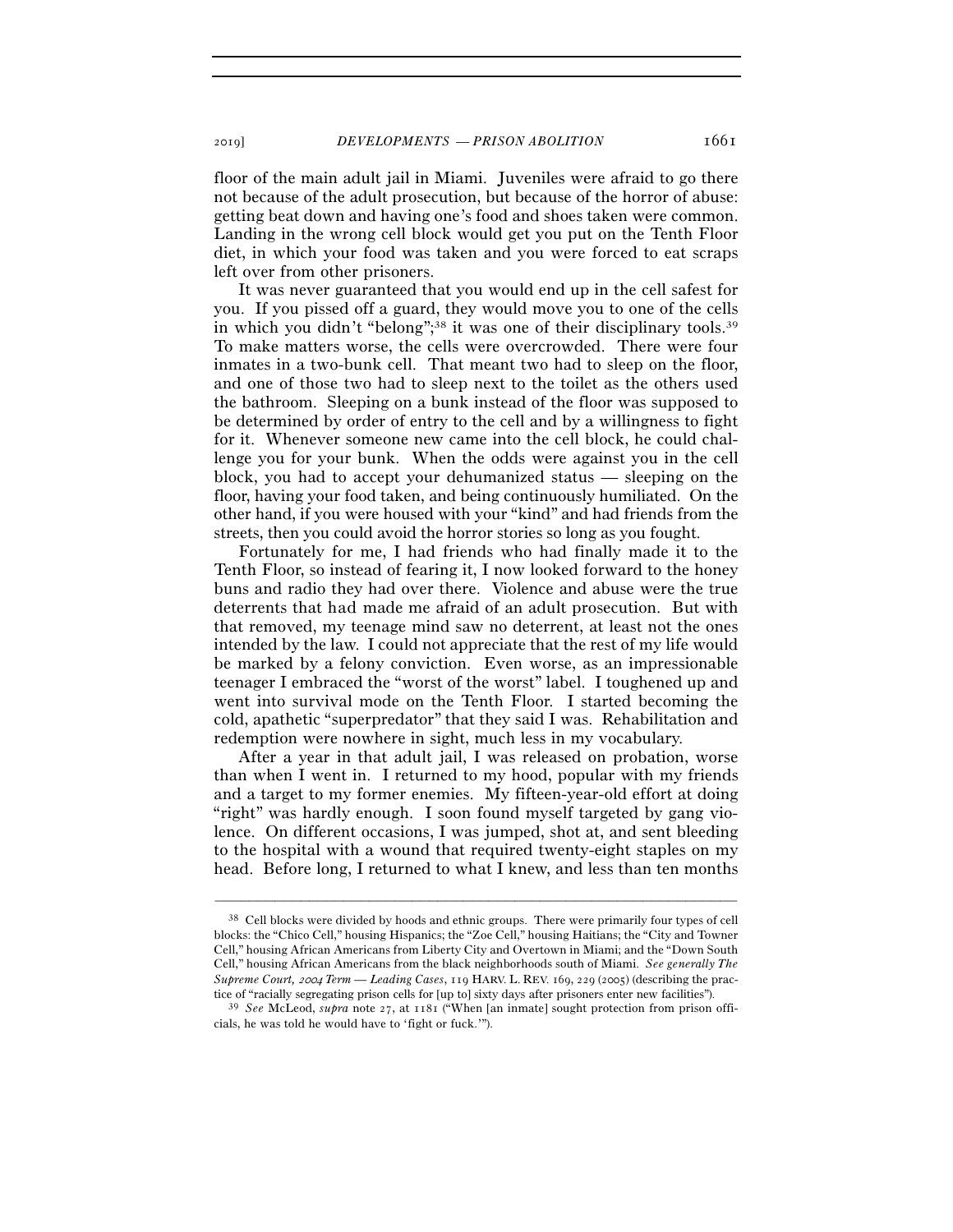after my release, I was rearrested for multiple gang-related shootings and a robbery. This time I would get thirty years in state prison.

#### III. PRISON

*Prisons are places of intense brutality, violence, and dehumanization. . . . In addition to the dehumanization entailed by the regular and pervasive role of solitary confinement in U.S. jails, prisons, and other detention centers, the environment of prison itself is productive of further violence as prisoners seek to dominate and control each other to improve their relative social position through assault, sexual abuse, and rape. . . . By removing the violent results of these regulatory approaches from the center of our attention, and often removing them entirely from our view, this same ideology [of criminal regulation] persuades us of the necessity and relative harmlessness of incarceration and punitive policing.*40

### *A. Violence: Confinement, Guards, and Prisoners*

It was early August 1999. I sat handcuffed and shackled in a jumpsuit next to others waiting for their cases to be called. Lawyers got up, took the podium, spoke quickly, and moved on to the next case. Everything sounded predetermined, foreign, and rushed — a form of impersonal, assembly-line justice.<sup>41</sup> I was always caught off guard by how quickly the process went, and I barely ever understood what was going on. This time, though, I knew exactly what was going to happen. I had violated my probation and was about to be sentenced for my underlying crime. The probation I had agreed to ten months earlier stipulated that if I violated my release conditions, I would get the top of the sentencing guidelines. Nobody explained what the guidelines were when I was placed on probation, but the maximum sentence they prescribed for my crime was 360 months (thirty years). Since I had violated probation, there was no room for judicial discretion. A machine could have produced the same exact "judicial" results.

My case was called. I stood up as the prosecutor quickly explained that the plea agreement — the one I agreed to as a fifteen-year-old after a year in the adult jail — required a sentence at the top of the guidelines in the event of probation violation. The judge announced that, being bound by the guidelines, he was sentencing me to 360 months in state prison and, just like that, moved on to the next case. In a matter of minutes, I was sentenced to more years than I had been alive. Almost

<sup>40</sup> *Id.* at 1173–<sup>80</sup>. 41 *See, e.g.*, William W. Schwarzer, *Dealing with Incompetent Counsel — The Trial Judge's Role*, 93 HARV. L. REV. 633, 634–35 (1980) ("Criminal defense work . . . , because of economic considerations, is often performed on an assembly line basis."); Recent Court Filing, *Statement of Interest of the United States,* N.P. *ex rel.* Darden v. State*, No.* 2014*-CV-*241025 *(Ga. Super. Ct. Mar.* 13*,*  <sup>2015</sup>*)*, 129 HARV. L. REV. 875, 876 (2016) (explaining that criminal defendants are "merely 'processed through the courts in assembly-line fashion'" (quoting Complaint for Injunctive and Declaratory Relief at 11–12, N.P. *ex rel* Darden v. State, No. 2014-CV-241025 (Jan. 7, 2004))).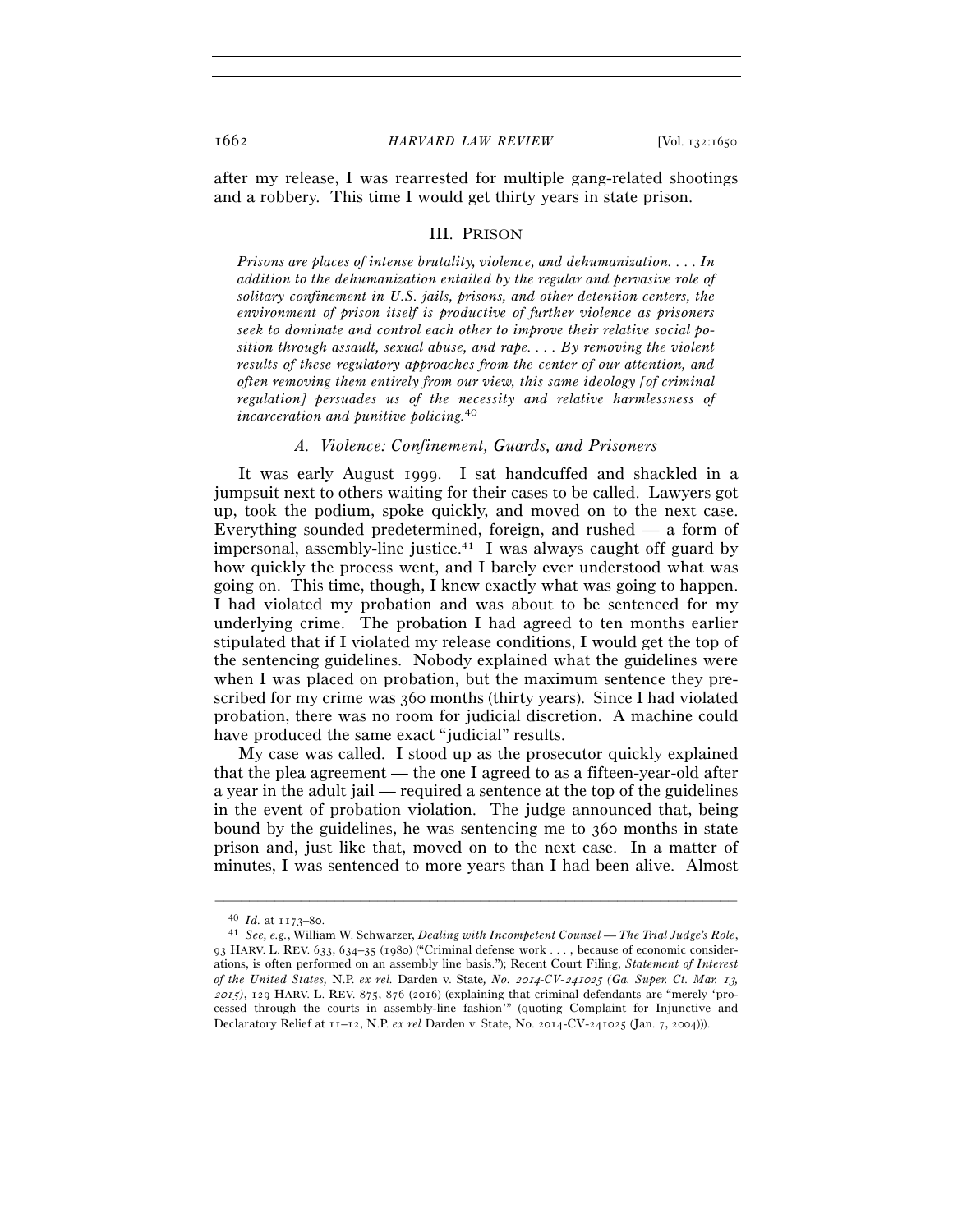nobody in the courtroom noticed. On my way back to the jail, I began to ask myself how I was supposed to act or feel. I decided to act serious and solemn, but I honestly felt no different inside. I was too young to grasp the severity of my sentence or even the seriousness of my crimes. What did affect me was getting placed in an isolation cell once I got back to the jail. The thirty-year sentence I had just received made me "too dangerous" to be with others. There, in isolation, I fell into a state of depression. In just a matter of days, that solitary confinement cell was affecting me in ways that the thirty-year sentence had not.<sup>42</sup> I told my lawyer that I was ready to accept the plea offers of additional thirtyyear sentences running together for my other pending cases. I just wanted to get out of that hell, euphemistically known as the "special housing units." Just days after celebrating my seventeenth birthday, I was back in court for the other cases. Without being old enough to have a career, I was labeled a career offender and sentenced to three more concurrent thirty-year sentences. I was happy to go to prison — just to get out of that isolation cell.43

At the reception center, the guards were intent on using strip searches to show us who was in charge. Contraband was not a major concern because we were all coming from a secured facility already. Nevertheless, they yelled and threatened us with confinement and beatings, ready to make an example out of one of us.<sup>44</sup> We were herded into a large cage and made to stand there against the fence. They walked around and screamed at us to take off all our clothes until we all finally stood naked and cold. There I was — an adult in law, but a minor in fact standing completely naked in front of older guards and dozens of similarly naked prisoners. Instinctively, we covered our private parts. The officers shouted at us to put our hands to the side. It was clear — this was about power, not contraband. Hesitantly, we obeyed. They ordered us to lift our testicles and rub our fingers through our mouths before forcing us to turn around and face the fence. They yelled at us to bend over at the waist, grab our butt-cheeks, spread them, and cough twice.45 It had to be loud and in unison, or we would have to repeat it until we

<sup>42</sup> *See* McLeod, *supra* note 27, at 1178–79 ("[P]risoners living in isolation suffer[] a constellation of symptoms including overwhelming anxiety, confusion, hallucinations, and sudden violent and self-destructive outbursts. This pattern of debilitating symptoms, sufficiently consistent among persons subject to solitary confinement (otherwise known as the Special Housing Unit (SHU)), gave

rise to the designation of SHU Syndrome." (footnote omitted)). 43 Throughout my time in prison, I witnessed prisoners who had no intentions of killing themselves cut themselves, swallow razors, put feces on themselves, and even attempt to hang themselves simply to get a respite from confinement. Indeed, with few exceptions, the most aberrant behavior I witnessed in prison was always when someone was either in confinement or being sent to confinement. 44 *See* CRAIG HANEY, REFORMING PUNISHMENT: PSYCHOLOGICAL LIMITS TO THE

PAINS OF IMPRISONMENT 213-18 (2006) (describing how prison administrators "maintain[] control through force and intimidation"). 45 *See* McLeod, *supra* note 27, at 1173 (citing Florence v. Bd. of Chosen Freeholders, 566 U.S.

<sup>318</sup>, 342–44 (2012) (Breyer, J., dissenting) (describing invasive cavity searches)).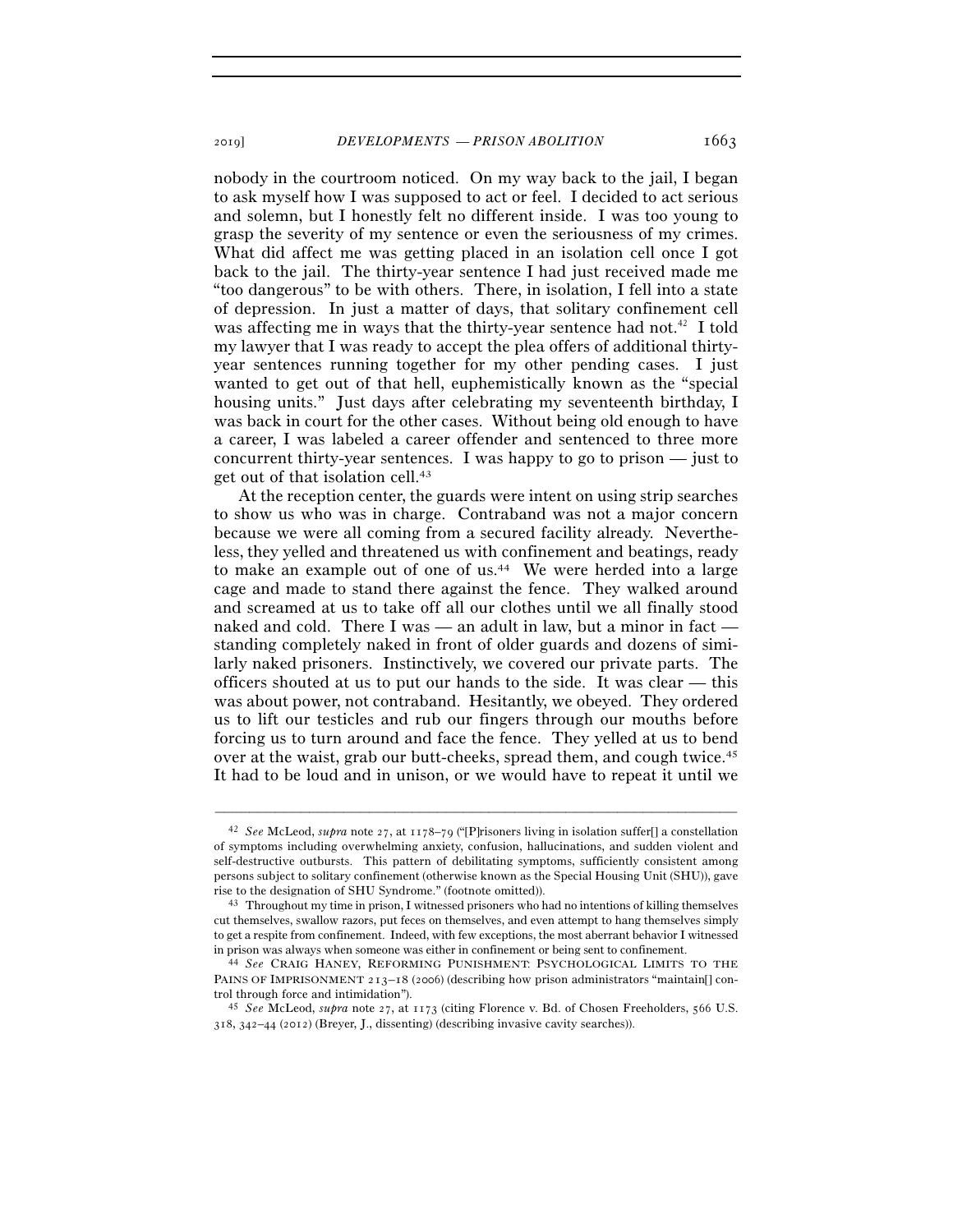got it right. By design, the first time was apparently not loud enough. We were forced to repeat the humiliating act over and over again for what felt like an eternity. With mocking grins, some of the guards yelled when it was over, "Welcome to prison!" I would go on to experience these humiliating power trips repeatedly throughout my twelve years in prison. I wonder if the guards ever stopped to consider (or care) that their power trips were a form of sexual violence or that they returned people to society desensitized and bitter, not better.

After the cavity search, I was given my dormitory assignment. Although I was barely 5'6" and weighed 130 pounds, I was assigned to the adult side of the prison because I had too much time and my crimes were too serious for me to be classified as a "youthful offender." During intake, some of the other guys were dumbfounded that I was going to the adult side with them because of how little and young I was. They told me that as long as I did not snitch, borrow, steal, gamble, or get into homosexuality or drugs, I could avoid a lot of problems — but not all problems because I still had to stand up for myself and fight. They told me that I was lucky because the Latinos were probably going to have my back so long as I was willing to fight and did not come with some questionable reputation from the streets. As I walked into my assigned dorm, I was quickly approached by the Latinos there. I felt interrogated. They asked me if I was Latino, where I was from, and who I knew. As soon as I mentioned some mutual friends from the streets and the county jail, the conversation went from interrogation to acceptance. I breathed a sigh of relief. I was no longer alone in this place. I was so thankful for my streets when I later witnessed how others who did not know anybody and who were unwilling to fight got sexually assaulted, beaten, and extorted.46

Each of the nine prisons that I went to over twelve years was filled with physical and psychological violence. Within my first few weeks in prison I was assaulted, not by a prisoner, but by a guard for talking back to him. Thankfully for me, the assault was short-lived, and I did not require medical attention. When it came to guards, I feared the common scenario in which they would beat a prisoner so badly that they had to justify it by lying and charging the prisoner with assaulting them. I spent twelve years avoiding this scenario but saw how it happened to others. On another occasion, some years later, I was violently slapped by a guard while I was handcuffed in confinement. I had just returned from the psychological ward, and the guards mistook me for another prisoner who "went psych" the day before.47 The guards had a practice

<sup>–––––––––––––––––––––––––––––––––––––––––––––––––––––––––––––</sup> <sup>46</sup> *See id.* at 1180–81 (detailing the prevalence of "assault, sexual abuse, and rape" in prisons, *id.* at 1180).<br> $47$  "Going psych" means declaring a mental health emergency. Prisoners would often make re-

quests, such as a request to see a counselor, so that they could get out of their cells. Those requests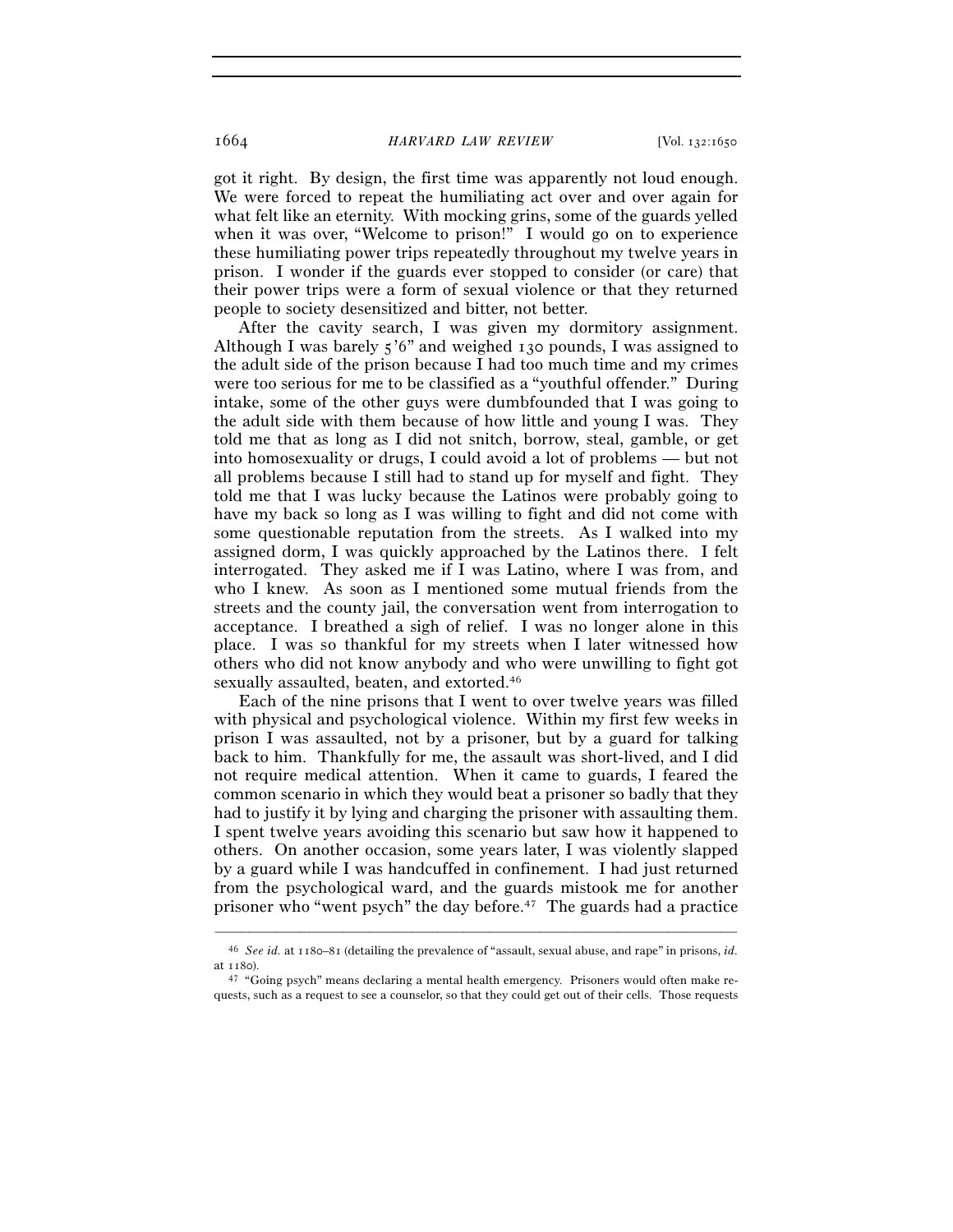2019] *DEVELOPMENTS — PRISON ABOLITION* 1665

of teaching prisoners who "went psych" a lesson by ganging up on them when they returned. Nonetheless, some of my most painful moments in prison — which I am still too ashamed to recount — came from psychological humiliation at the hands of the guards, particularly early in my sentence when I was not courageous enough to stand up to them or late in my sentence when I was too afraid of compromising my release date. Many guards often used their authority to entertain themselves (and each other) by thinking of ways to humiliate and dehumanize prisoners. Sadly, those moments of entertainment for guards could end tragically for a prisoner if he or she did not play along.

At my first prison, I was on edge. I knew the time was coming when I would have to "stand up for myself." The last thing I wanted was to go to confinement or even get in a fight.48 However, worse than confinement and fighting was being shunned and victimized in prison. So I suppressed my dread of fighting and confinement until I no longer feared either. I faked toughness, until I became tough. Swinging first, I got into my first fight. The situation seemed unavoidable. The guy, who was bigger than me, began putting on his boots in front of me and telling his friend that he was going to "whoop my ass" as I stood using the phone. He claimed it was his turn to use the phone and wanted me to get off. I knew I could not walk away, and telling the guards was not even an option. I had just arrived in prison, and what I did was going to set the tone for how I would be perceived for many years to come. Once labeled a coward, almost no amount of fighting can reverse it. You will become a constant target to all sexual predators, thieves, and extorters. That was not going to happen. I swung the first punch and let rage and fear take over. We fought until the guards came and I was thrown into confinement. I spent the next month there locked down. Those thirty days in confinement etched into my mind another isolating experience that I have yet to forget nearly twenty years later. I had only one choice: toughen up and prepare to endure more confinement to come. Confinement is the logical extension of imprisonment — the prison within the prison — even if it borders on torture.49 I served nearly three years altogether in confinement during my twelve-year imprisonment. There, I saw officers at their worst. I witnessed officers lie to, assault, instigate fights with, pepper spray, and starve prisoners. My heart burned with anger whenever I saw officers order other prisoners — the orderlies — to put empty food trays in the cells so that it

would be ignored, so prisoners would declare a psychological emergency and threaten suicide to get attention. In other cases, individuals who were having medical issues but were not being taken to

the medical department would also threaten suicide to get treatment.<br><sup>48</sup> The one thing I wanted to leave behind most when I got out was this world of physical and psychological violence. 49 *See* McLeod, *supra* note 27, at 1178–79.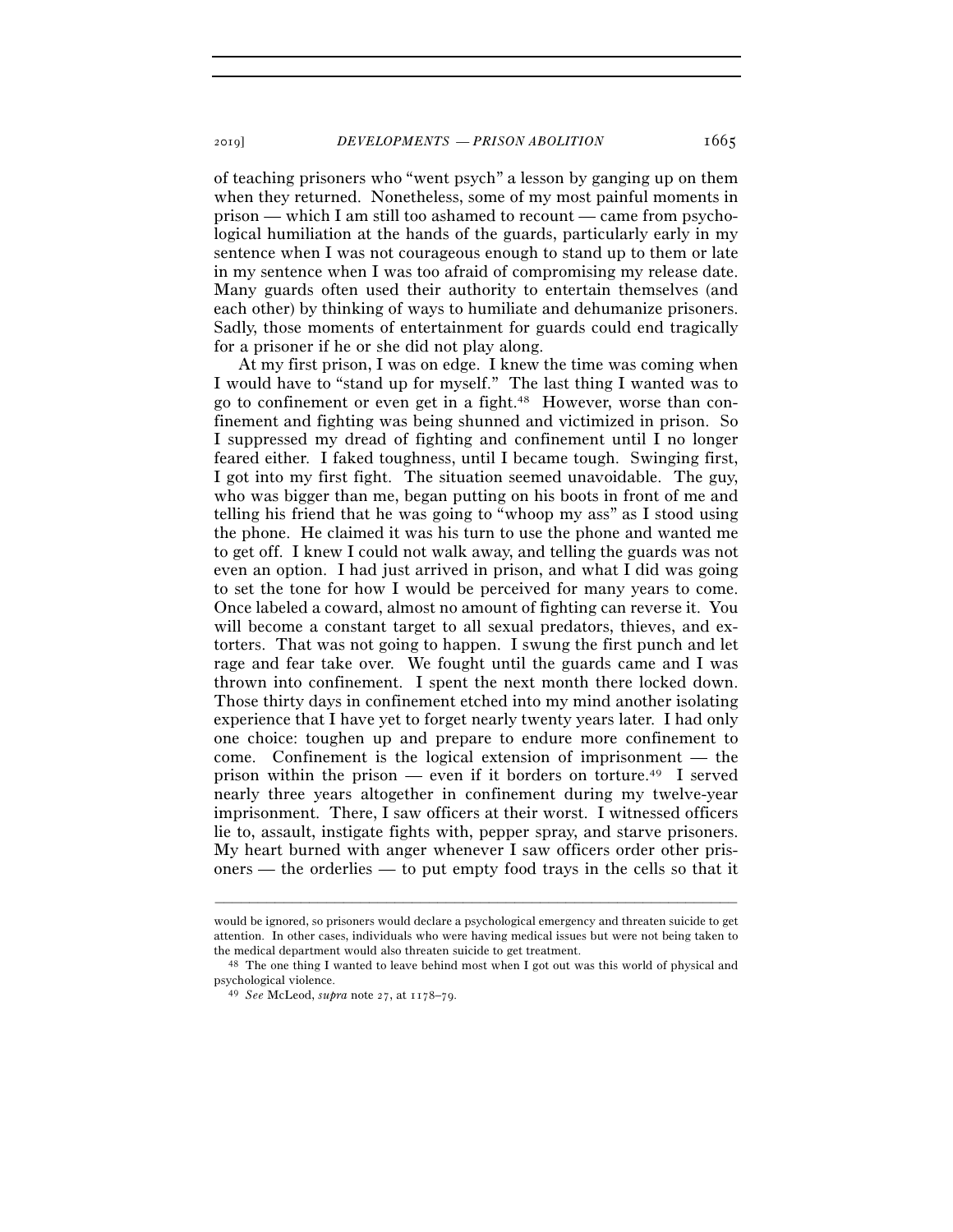would appear on the surveillance camera as if the prisoners had been fed. I also proudly admired the courage of other prisoners, many of whom belonged to militant-religious groups, when they refused to be complicit in this practice, even while knowing that the guards would fabricate disciplinary infractions against them, throw them in confinement, and not feed them for refusing.

In Florida, prisoners are forced into confinement cells with other prisoners.50 In most confinement units, there are two prisoners to a cell. This situation replaces the violence of absolute isolation with the threat of violence from a cellmate.51 Unlike my first fight, where I fought until the guards came, in confinement someone could beat you up and abuse you without the guards ever noticing (or caring). One of the most traumatic memories still stuck in my head is that of an old, fragile man with throat cancer being beaten nearly to death by his cellmate in confinement. I was locked down in the cell next door. I did not have a cellmate at the time, so I often spoke to the people in the adjacent cell through the vent that allowed us to see slightly through to the other side. One day, a man who seemed in very poor health was brought in in handcuffs and shackles. It appeared that he was coming from the medical department. I watched as he was escorted past my cell. He appeared to weigh less than a hundred pounds and had a bib covering a hole in his throat. He could barely speak and wrote to communicate. I remember thinking, "This guy belongs in a hospital, not confinement." However, the institution of prison is always afraid of losing control. It will do irrational, counterproductive, and even inhumane things to retain it. Security and control over humanity is a principle embraced by prisons and prisoners alike.52 Later that evening I heard some rumbling. It was a unique sound that I was familiar with, which came from bodies clashing against walls and footlockers and indicated a fight. But then it stopped. I walked to the front of my cell to see if I could detect where it came from when all of a sudden, through the holes in the vent, I saw the man in the cell next door stomping on the passed-out, fragile cancer patient. In shock, I banged on the vent and yelled repeatedly, "Yo! Yo! Stop!!!" but he ignored me. He was in a trance, fixated on beating the life out of the guy beneath him. I wanted to help, but I could not  $\overline{ }$  I felt powerless. I knew I could not call the guards. The prison rules held me as captive as did the walls that confined me in that cell.

I had the courage to tackle the crazed guy if I had been able to, yet I did not have the courage to call the guards. Unable to get myself

<sup>–––––––––––––––––––––––––––––––––––––––––––––––––––––––––––––</sup> <sup>50</sup> *See* FLA. ADMIN. CODE ANN. r. 33-602.222 (2016) (discussing "placing inmates in the same cell" in disciplinary confinement). 51 *See* MUMIA ABU-JAMAL, JAILHOUSE LAWYERS: PRISONERS DEFENDING PRISONERS

V. THE U.S.A. 186 (2009) (quoting Ruiz v. Estelle, 503 F. Supp. 1265, 1281 (S.D. Tex. 1980) (describing the dangers inmates pose to each other)). 52 *See* McLeod, *supra* note 27, at 1182–83 (explaining how the structure of the U.S. prison system

creates dynamics of domination and subordination, producing dehumanization and violence).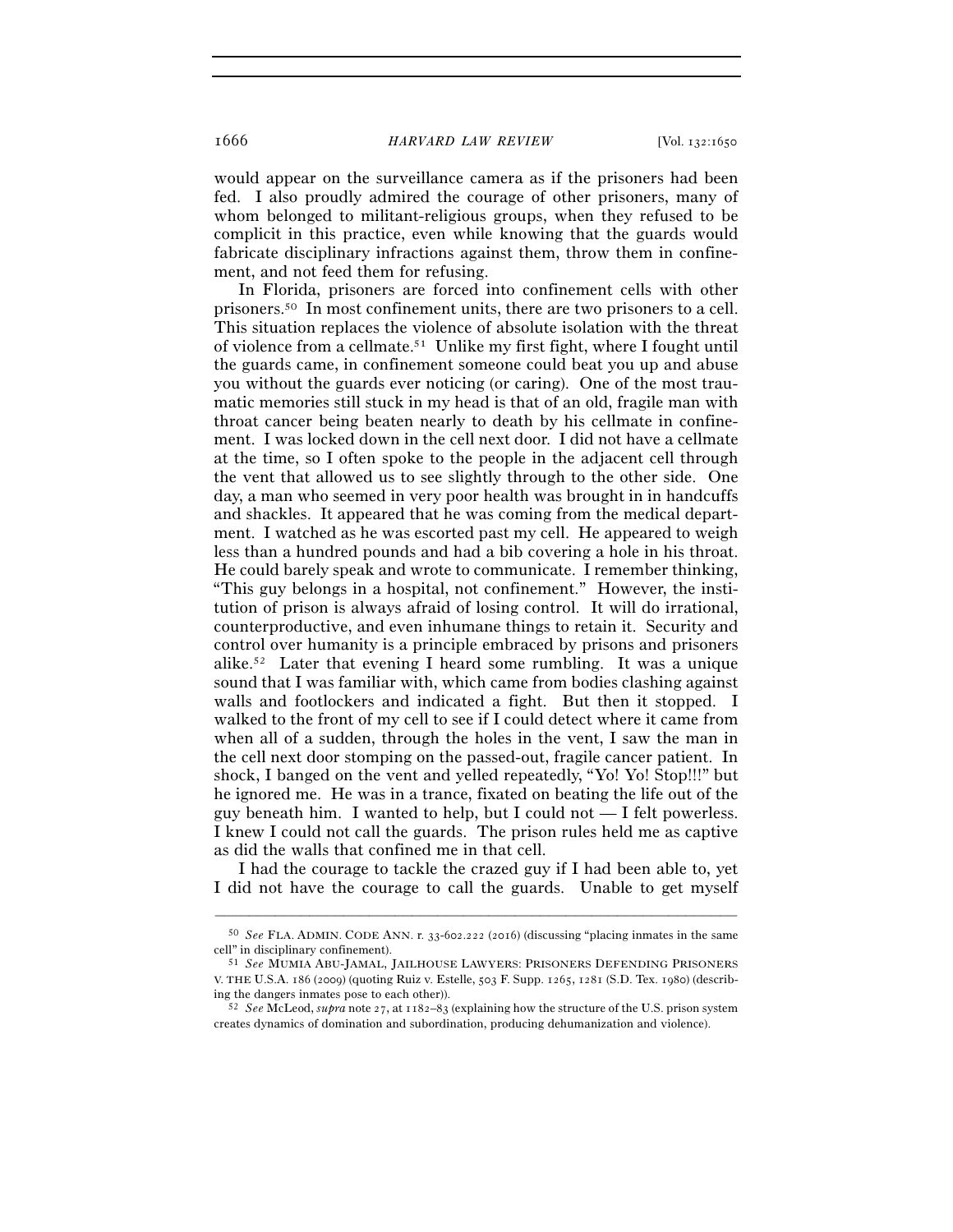physically involved, which was all I knew how to do, I panicked. I began yelling to others in the wing and banging on the door until finally those in protective custody (who already carry the highest disgrace as snitches in prison) began calling for the guards. When the guards arrived, the man screamed at them, "I told y'all to get me or this nasty ass guy out the cell!" Evidently they both had told the guards earlier that day that they were having problems, but the guards had not done anything about it.53 The guards were unwilling to open the cell without more backup because the guy was unwilling to be handcuffed. It had already been about twenty minutes before the guards had arrived, and now they were going to wait even longer. In a sudden burst of rage, the guy turned to the unconscious, old, fragile man and began stomping on his head, yelling at the guards, "This is what you want?" At that point the guards could wait no longer and finally ordered the door open, subdued the man, and took him away. They dragged the old man out and laid him in front of my cell. He lay there unconscious until the trauma helicopter arrived, landing on the prison yard. I felt horrible. Someone was being beaten to death, and I was afraid to "call the police." I had nightmares for weeks of the image of the fragile, old man being beaten nearly to death in front of me. I felt so much guilt knowing that in my hesitation to call the guards, I put personal security over humanity something that still haunts me to this day.

### *B. Self-Educating Behind Bars*

*"What societal interest is served by prisoners who remain illiterate? What social benefit is there in ignorance? How are people corrected while imprisoned if their education is outlawed? Who profits (other than the prison establishment itself) from stupid prisoners?" . . . Abu-Jamal and many other prison writers have strongly criticized the prohibition of Pell Grants for prisoners, which was enacted in the* 1994 *crime bill, as indicative of the contemporary pattern of dismantling educational programs behind bars. . . . The contemporary disestablishment of . . . prison educational programs is indicative of the official disregard today for rehabilitative strategies, particularly those that encourage individual prisoners to acquire autonomy of the mind.*54

1*. Gangs Introduce Me to Books. —* Some of the most respected prisoners that I met were leaders of so-called prison gangs, which I am calling prison groups.55 Many of them happened to also be college educated because they came from an era over a quarter century ago when college

<sup>53</sup> *Contra* ADMIN. r. 33-602.222 ("Prior to placing inmates in the same cell, the inmates shall be interviewed by the housing supervisor to ensure that none of the inmates constitute a threat to any of the others."). 54 DAVIS, *supra* note 1, at 55–57 (footnotes omitted) (quoting MUMIA ABU-JAMAL, LIVE FROM

DEATH ROW <sup>65</sup>–66 (<sup>1995</sup>)). 55 Unauthorized militant religious, ethnic, and/or political organizations are often labeled prison

gangs or security-threat groups by prison officials. *See, e.g.*, Christie Thompson, *Are California Prisons*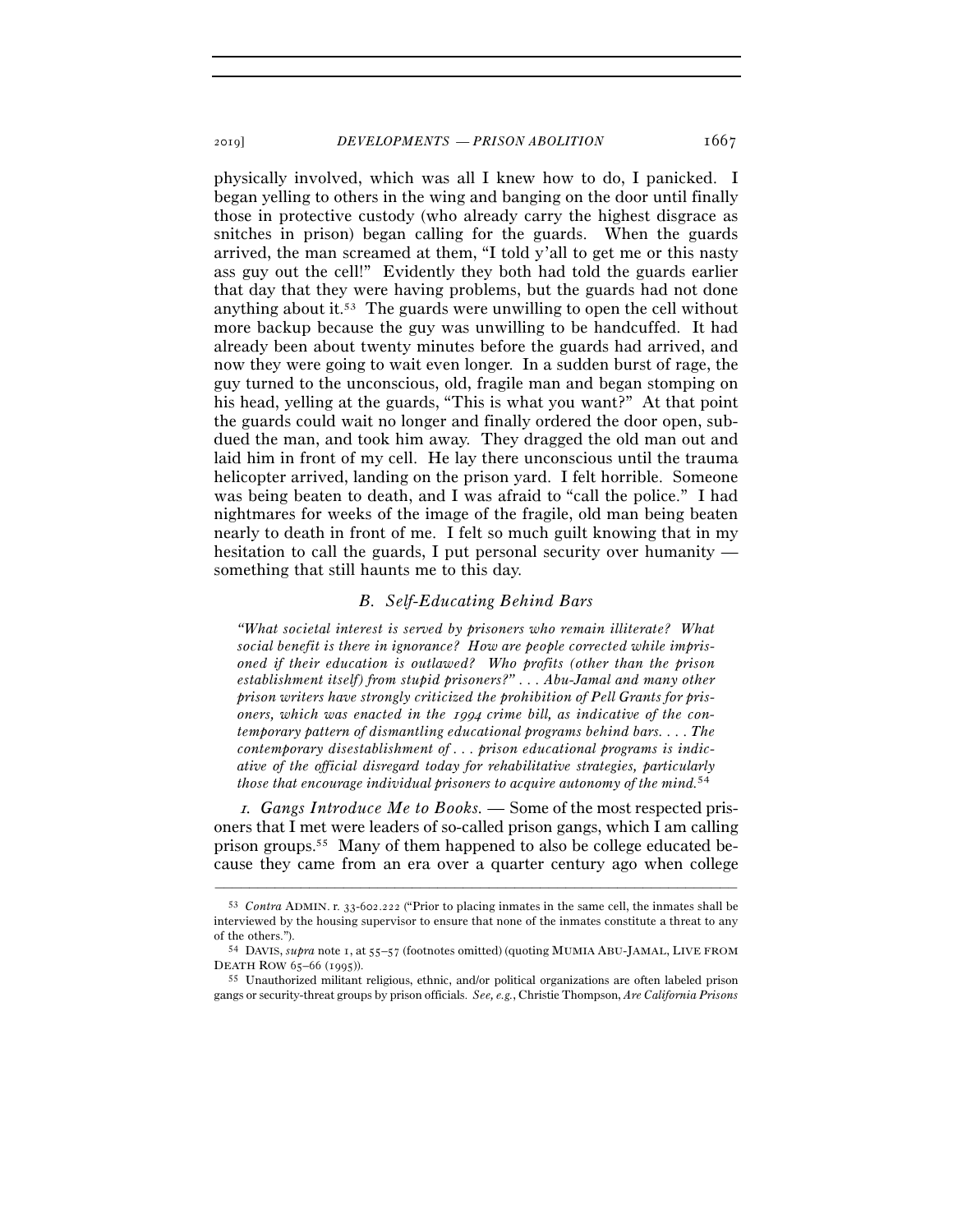education was still available to prisoners.56 Those who were not college educated were self-educated through books and materials shared within the groups. All of these leaders had Malcolm X demeanors: respectable, tough, and educated. Admittedly, they were not many, but they were the most influential.57 From them, I learned that I could be feared if I was tough, but respected if I was educated. It was from my so-called prison gang that I got my first books on history, religion, anti-imperialism, and revolutions. The young men around me who were leaders within their prison groups prided themselves not only on being tough, but also on being intellectual. The older men served as mentors to us.

After I earned my GED, there were no other courses available to me, so my education had to come from the prison yard rather than a classroom. I was fortunate to get pointed in the right direction by the older men in my prison group. Hip-hop had introduced me to names such as Machiavelli,58 Nat Turner,<sup>59</sup> and Sun Tzu,<sup>60</sup> but I was now actually studying them. I learned about the history of groups such as the Nation of Islam, the Young Lords Party, and the Soledad Brothers.<sup>61</sup> I longed to learn about anything that was not taught in school, especially if it exposed the injustices of the system that imprisoned me. At eighteen years of age, I was learning in prison from so-called gang leaders what I should have been learning in college from college professors. Some of the material I

–––––––––––––––––––––––––––––––––––––––––––––––––––––––––––––

59 Travis Kitchens, *Unfortunate Son: The Roots of Tupac Shakur's Rebellion*, BALT. CITY PAPER (Nov. 29, 2016, 5:14 PM), https://www.citypaper.com/music/music-features/bcp-113016 music-tupac-shakur-and-baltimore-20161129-story.html [https://perma.cc/RLE9-2SJ6] ("Tupac has a tattoo across his back, '1831' — the year Nat Turner unleashed a brutal slave uprising in Southampton County, Virginia — inside of a Roman cross underneath the word 'Exodus.' Before his death,

Tupac was planning a biopic based on 'The Confessions of Nat Turner' with himself in the lead role.").<br><sup>60</sup> RAEKWON, *Incarcerated Scarfaces*, *on* ONLY BUILT 4 CUBAN LINX . . . (Loud Records 1995).<br><sup>61</sup> See generally SOL

x (Lawrence Hill Books 1994) (1970).

*Punishing Inmates Based on Race?*, PROPUBLICA (Apr. 12, 2013, 7:00 AM), https://www. propublica.org/article/are-california-prisons-punishing-inmates-based-on-race [https://perma.cc/S4T8- 2F45]. In my experience, many of these organizations do not identify as gangs, but rather as religious, ethnic, and/or political organizations. Many of them operate under a set of moral rules and a commitment to defend the organization and its members with violence if necessary. 56 *See* DIANA BRAZZELL ET AL., URBAN INST. JUSTICE POLICY CTR., FROM THE CLASS-

ROOM TO THE COMMUNITY: EXPLORING THE ROLE OF EDUCATION DURING INCARCERA-TION AND REENTRY 14 (2009), https://www.urban.org/sites/default/files/publication/30671/ 411963-From-the-Classroom-to-the-Community.PDF [https://perma.cc/NNJ3-7LWQ] ("Perhaps the most widely discussed reductions in federal funding have been in post-secondary education, specifically the 1994 elimination of access to Pell Grants for students incarcerated in state and federal prisons. Up to that point, Pell Grants had been the primary source of funding for higher education programs in correctional facilities. In the year following the ban, the number of incarcerated individuals receiving post-secondary education dropped <sup>44</sup> percent." (footnote omitted)). 57 That is why I advocate for educating those who are not getting out, just as much as those

who are: it was "lifers," not prison officials or classes, that got me involved in education and intellectual conversations. 58 MAKAVELI, THE DON KILLUMINATI: THE <sup>7</sup> DAY THEORY (Death Row Records 1996).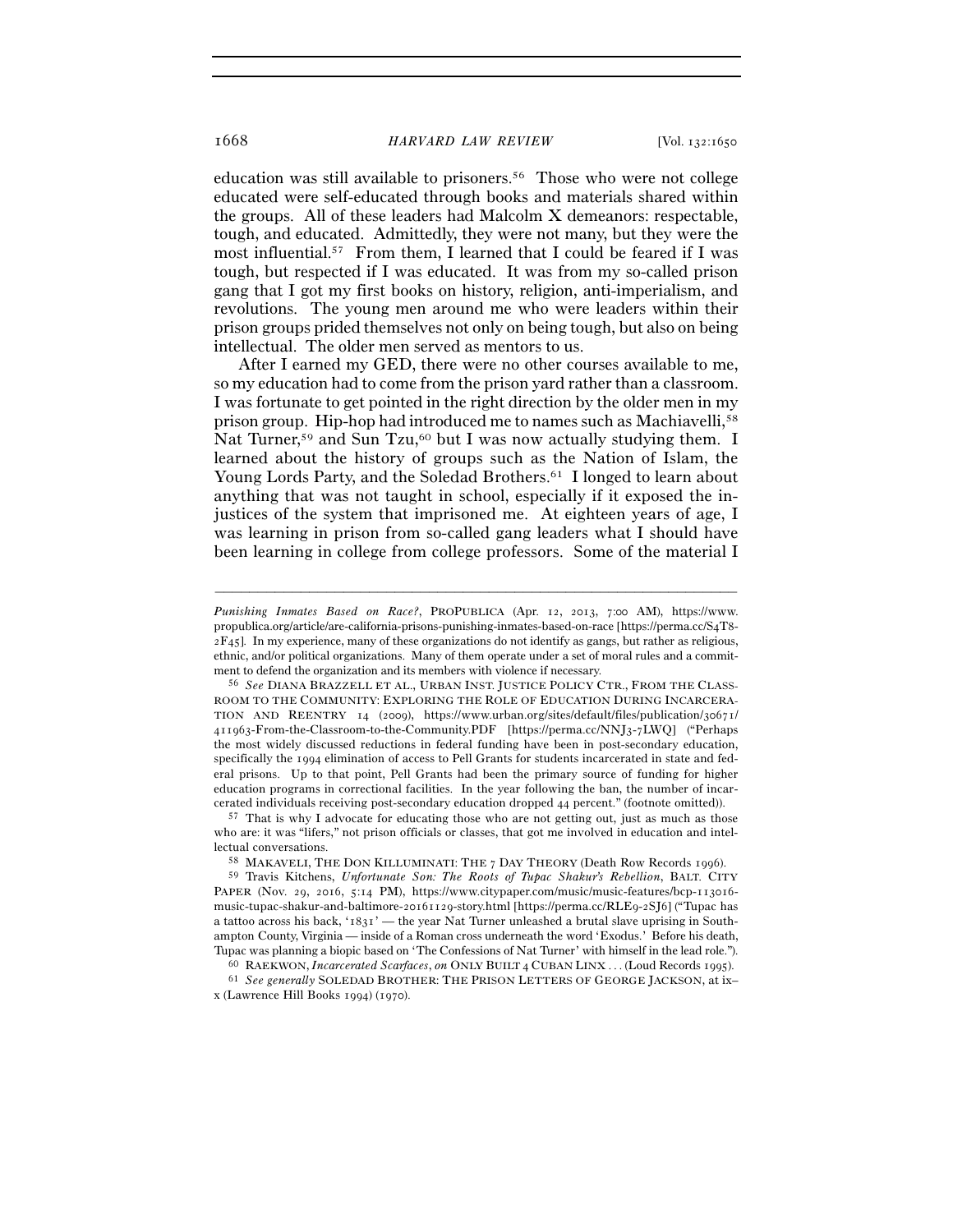studied provided context for how I ended up in prison. It let me know that I was not inherently bad or the worst of the worst. However, as I began to think critically, I noticed that although my prison group was correct in part, it was one dimensional: it was critical of the system, but not critical of itself. Like curricula that talk about atrocities perpetrated by other nations but gloss over the cold brutality and injustice of this country (past and present), we seemed to gloss over the contradiction we embodied by criticizing prison while selling drugs and using violence against each other. We criticized the system that laid the traps, but never seemed to develop a sustainable culture to avoid falling into those traps. Maybe it is that illegitimate status inevitably breeds justifications for illegitimate behavior. There were no legitimate avenues for prison groups to organize, protest, or speak collectively. The slightest organizing was labeled a disturbance or riot and resulted in immediate lockdowns and transfers. With no legitimate means to sustain or assert themselves, prison groups retreated to the margins and into the black market, participating in self-defeating behaviors such as selling drugs and using the same violence they organized against.

<sup>2</sup>*. Learning the Law.*62 *—* The revolutionary material from my prison group ignited my intellectual interest and made me ripe for discovering a passion in the law. One of the men in my prison group happened to be one of the best law clerks in the prison, despite also being the youngest. When I asked for his help on my case, he responded with his rule: I will help you help yourself — I will not do it for you. I accepted. I began going daily to the law library where he worked. I was lost and intimidated. I would read and reread the books he gave me. I could not understand them. I just wanted to sneak out and go back to the prison yard where I did not feel dumb. I could not just leave the law library, however, because I knew he would hold me accountable and not help me with my case.

I knew my friend had done a paralegal course over the mail, so I figured maybe doing the course would help me understand this legal stuff. I told him that my dad would possibly be able to scrape up the twenty-five dollars a month for the course. His eyes lit up. He said that if I enrolled in the course, he would fight to get me a job in the prison law library because they needed somebody who spoke Spanish. I did not think it was such a big deal, and I did not think working in a room full of books that I did not understand was appealing. I agreed, however, because I did not expect to get the job. I was considered too young and wild for the job, and I had already been in confinement multiple times. To my disbelief, I got it. During my first day at work, I was surprised by two things: I was given my own desk, and there were no guards harassing or watching us. I remember feeling empowered and free in that moment. I felt responsible for that space and accountable

<sup>62</sup> *See, e.g.*, ABU-JAMAL, *supra* note 51, at 35–49.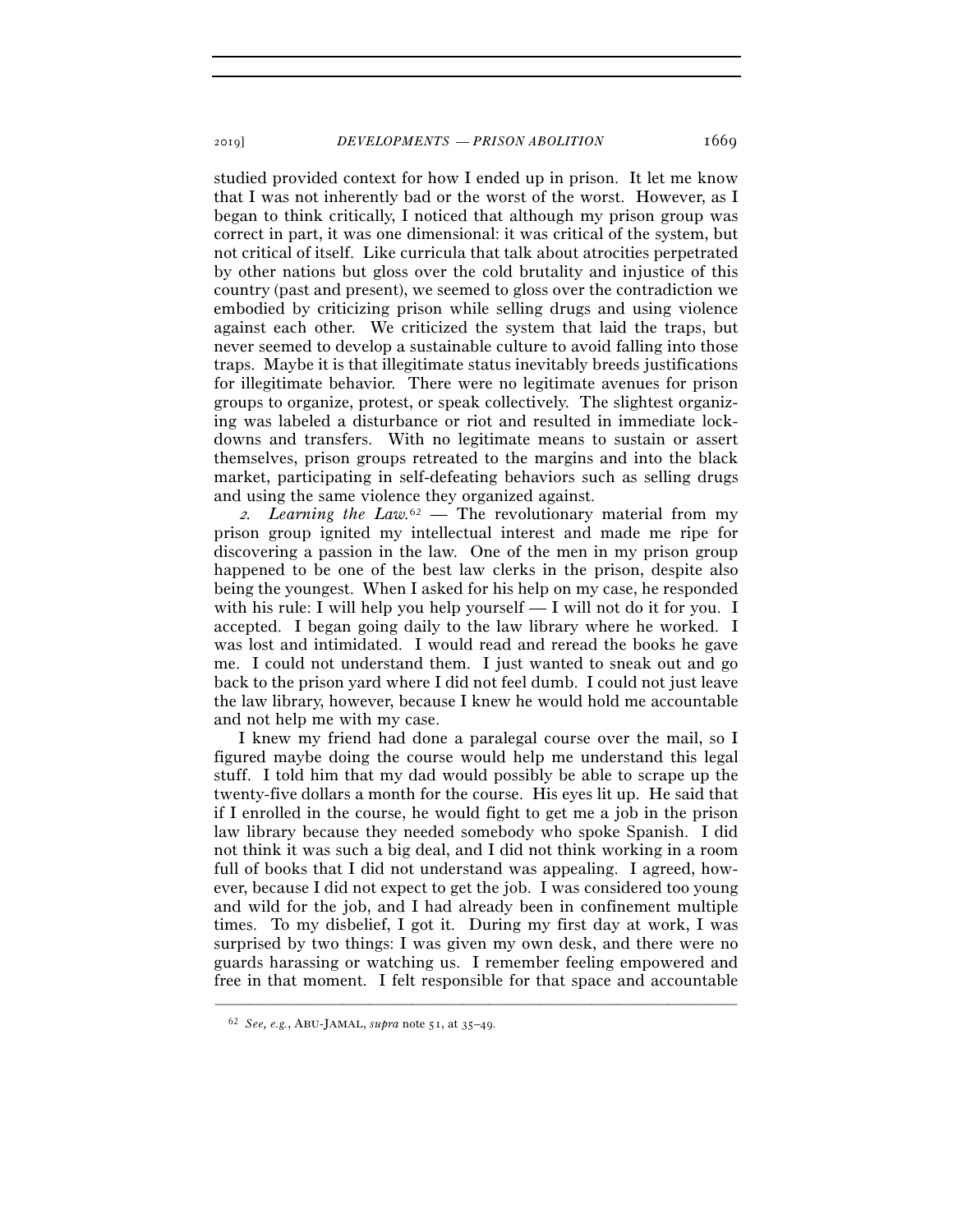to my friend and the librarian for the job. Much like a high-school senior acting more mature than his age, I began emulating the mature behavior of the others. I became a different eighteen-year-old. I started developing my vocabulary by listening to National Public Radio and enhancing my writing skills by reading and analyzing case law. I imitated maturity until I gained it. I figured I could research anything once I understood the organization of law books. In fact, I noticed that this was how most book collections are organized regardless of subject. My understanding of secondary and primary sources and systematic "key word" searches later made my transition to the internet world a lot easier.

It was here, working in the prison law library, that I asked two questions that gave rise to the dream that got me where I am today: Could I be an attorney? And if so, what would it take? I found a case that gave me the answers. A man was imprisoned while attending college in Florida, continued his college education in prison, and went to law school upon release.<sup>63</sup> The bar rejected his application for admission due to his prior convictions, concluding that he did not "meet the standards of conduct and fitness required" to be an attorney.64 He appealed, and the Florida Supreme Court detailed his journey. The court noted his commitment to continuing his education even while in prison, his attainment of a law degree and a master of laws in taxation, and the recommendations he earned from his professors.65 The court reasoned that he had shown enough rehabilitation and ordered that he be admitted to the Florida Bar.66 This was all I needed; it became the blueprint for my journey. From then on I became fixated on getting whatever college education I could in prison. I was determined to go to law school some day despite the fact that my release date was nearly thirty years away: December 30, 2028.

<sup>3</sup>*. Barriers to a College Education. —* I had no knowledge of how college worked. Nobody in my family had ever completed high school, let alone college. I remembered asking as a kid what the difference was between an associate of science and an associate of arts degree — which I thought were college's highest degrees — and nobody was able to explain it. Yet there I was, in prison, trying to figure out on my own the academic track for becoming a lawyer. For the first time, I learned that there was a difference between graduate and undergraduate degrees. I was shocked to learn that degrees required dozens of classes — I used to think that they consisted of a single class in a single subject that lasted four years.

<sup>63</sup> *In re* Diez-Arguelles, 401 So. 2d 1347, 1347 (Fla. <sup>1981</sup>). 64 *Id.* at <sup>1348</sup>. 65 *Id.* at 1348–<sup>49</sup>. 66 *Id.* at 1349–50.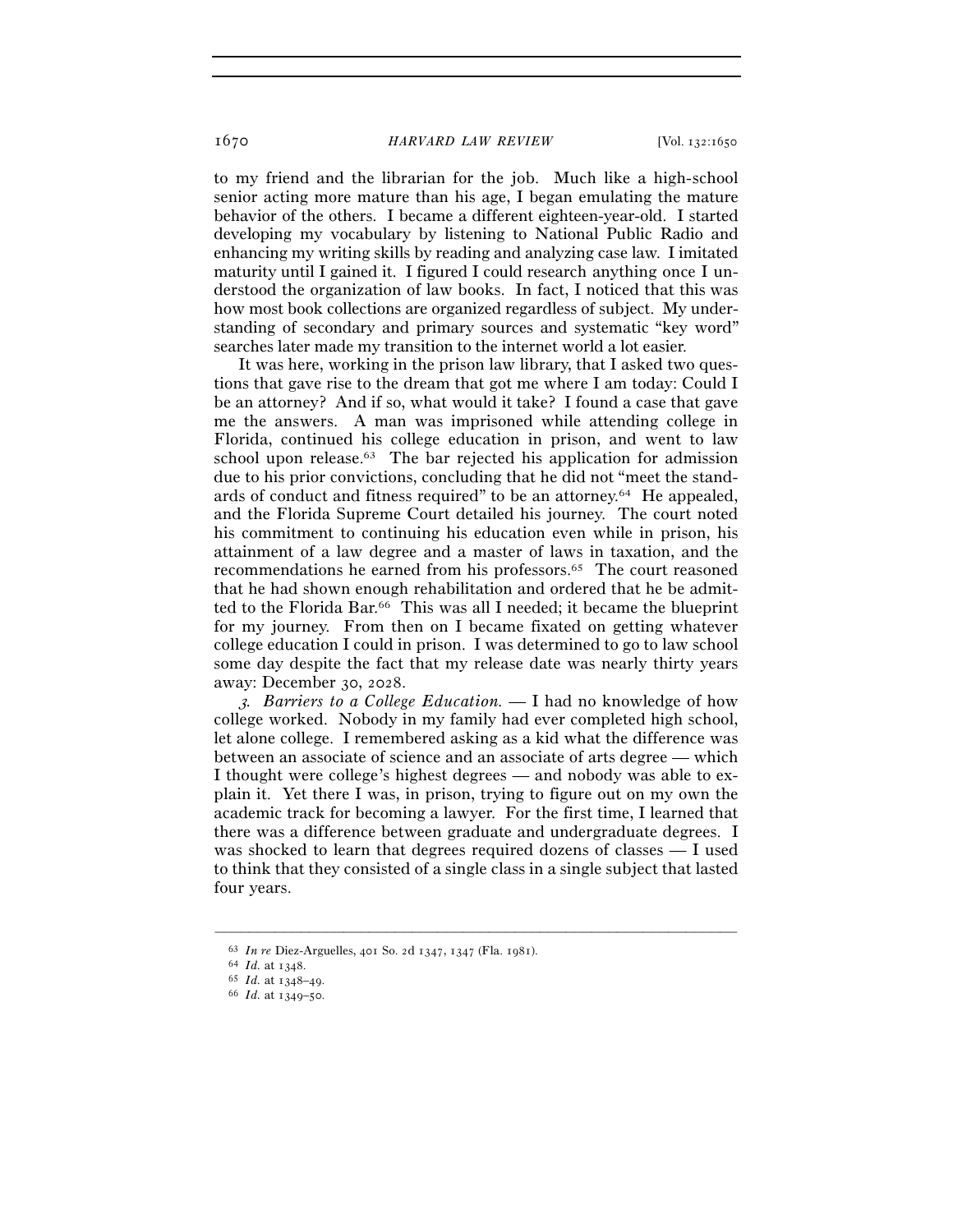I learned from another prisoner about Ohio University, which had a special correspondence program for incarcerated individuals.67 I figured out how college worked from their brochure. I needed forty courses for a bachelor's degree. Sadly, I could not afford the cost of over \$600 per course totaling over \$24,000 for a bachelor's degree. My dad could barely budget \$20 a week, which was more than most prisoners ever got. I was fortunate, though, because the paralegal school that I was getting my books from for \$25 a month began offering associate's degree textbooks. The classes were not regionally accredited and I had to teach myself from the textbooks, but that was good enough for me. I was nineteen years old when I got my first ever college textbook. It was one of the happiest moments I could remember. I sat on my prison bunk, proud, thinking to myself, "I'm in college." I was intimidated but excited — this was college, after all. I would later have this same feeling when I arrived at my community college, university, and law school. To my surprise, the material was learnable. I struggled through compounding math without a calculator. I taught myself correct sentence structures (for the first time) and learned how to compose an email even though it would be a decade before I could ever send my first email in 2011. I dissected and engrossed myself in every chapter of every book, taking copious notes.

Every time I was sent to confinement, transferred, or subjected to search-downs I was at risk of losing my textbooks. Sometimes they would be carelessly misplaced by the guards, and at other times they would be intentionally thrown away. My notes, however, often survived because they were mere sheets of paper that appeared to have little value in comparison to my textbooks. My notes often made it into confinement, so I had a makeshift library out of notes; but whenever the guards found out, the notes would get thrown away. Taking notes to serve as outlines of my textbooks eventually made me a great note-taker and was a big part of why I did well in college and do well now in law school.

Other barriers to self-educating in prison included the confiscation of textbooks that exceeded the four-book limit, the prohibition against reading after certain hours under threat of confinement, the lack of access to basic computer education, and rejections of my mail orders of books. For example, I wanted to learn how to type but was consistently denied the opportunity to take a computer class because I had too much time left in my sentence. I knew typing was necessary in society, so I was forced to figure out how to teach myself to type. I went looking and found an old donated typing manual in the library. There was a computer at my job assignment that was unattended during lunch. So during lunch when nobody was around, I would sneak in and start practicing. I sat there typing combinations of "ASDF" and "HJKL,"

<sup>–––––––––––––––––––––––––––––––––––––––––––––––––––––––––––––</sup> 67 *Correctional Education,* OHIO U., https://www.ohio.edu/ecampus/print/correctional/ [https://perma.cc/KQ3B-MAZY].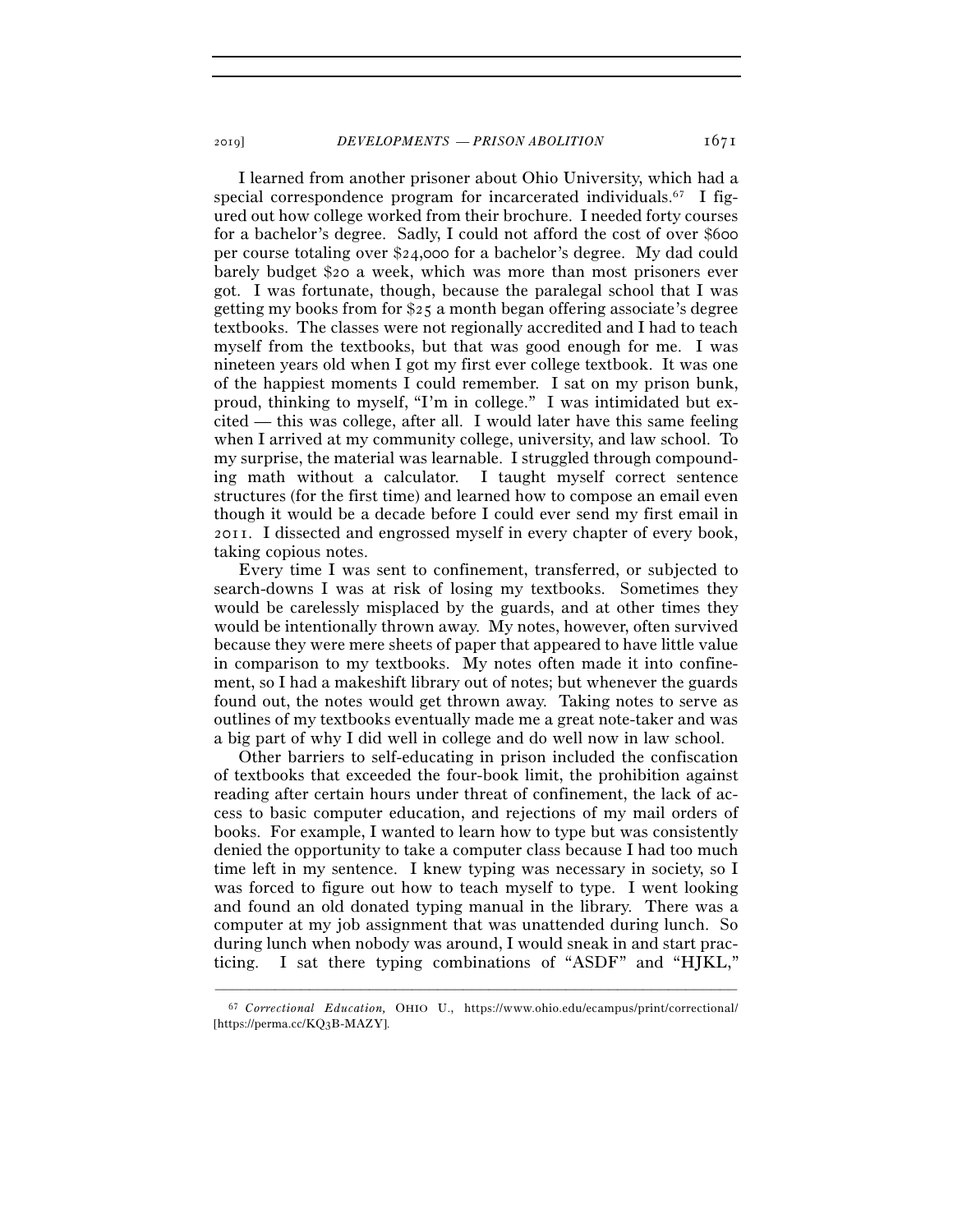stopping suddenly whenever my supervisor walked by, until I learned how to type without looking.

Another unreasonable barrier to my education appeared during a year's stay at the Miami-Dade County facility pending my appeal. I was denied access to a textbook because it was not sent directly from the publisher. My dad was unable to get the publisher to sell a single copy of the textbook despite trying for months. I was unable to study for nearly half a year. A GED teacher at the facility was so frustrated with this that he took it upon himself and risked his job to sneak the textbook into the jail so that I could continue my correspondence program. These experiences make clear that my education was not because of prison, but in spite of it. If it were up to the prison system, I would have left uneducated, angry, and more likely to commit crimes in the future.

The one barrier that permanently disrupted my correspondence education was the correspondence course provider's shift to online education. In Florida, there is virtually no access to online education for prisoners. I happened to be lucky enough that this shift occurred near the end of my sentence, but had it happened sooner or had I gone to prison later, much of the educational transformation I discuss here would not have come about: no paralegal course, no law clerk job, and no college textbook program. It is bad enough that prisoners who cannot afford higher education cannot receive it, but now higher education is virtually unattainable without internet access. There are colleges and universities that have fought (and continue to fight) many of these barriers by providing higher education directly to prisoners through customized technological programs that work around the internet ban.68 These programs are our only hope for meaningful education in prison, but they are too few and far between. If there is one thing I hope my story does, it is to highlight the importance of higher education and its transformative power for prisoners. Access to education in prison should not be left to chance and wealth. Higher education must be accessible to all prisoners, including those who are not getting out. I mention those who are not getting out because I was repeatedly denied access to computer classes simply because of the length of my sentence. The rationale was that those who are getting out sooner need the classes most,69 and I had a thirty-year sentence at the time. I argued, to no avail, for a few spots to be reserved for those who were not getting out

<sup>68</sup> *See, e.g.*, U.S. DEP'T OF EDUC., EDUCATIONAL TECHNOLOGY IN CORRECTIONS 2015, at 12–19 (2015), www2.ed.gov/about/offices/list/ovae/pi/AdultEd/policybriefedtech.pdf [https://perma. cc/2UKE-SAX<sup>4</sup>]. 69 *See* SARAH LAWRENCE ET AL., URBAN INST., THE PRACTICE AND PROMISE OF

PRISON PROGRAMMING 4 (2002), https://www.urban.org/sites/default/files/publication/60431/ 410493-The-Practice-and-Promise-of-Prison-Programming.PDF [https://perma.cc/ZUV8-29WX] (observing as a "general characteristic" of prisoner education programs that "participation is timed to be close to an offender's release date").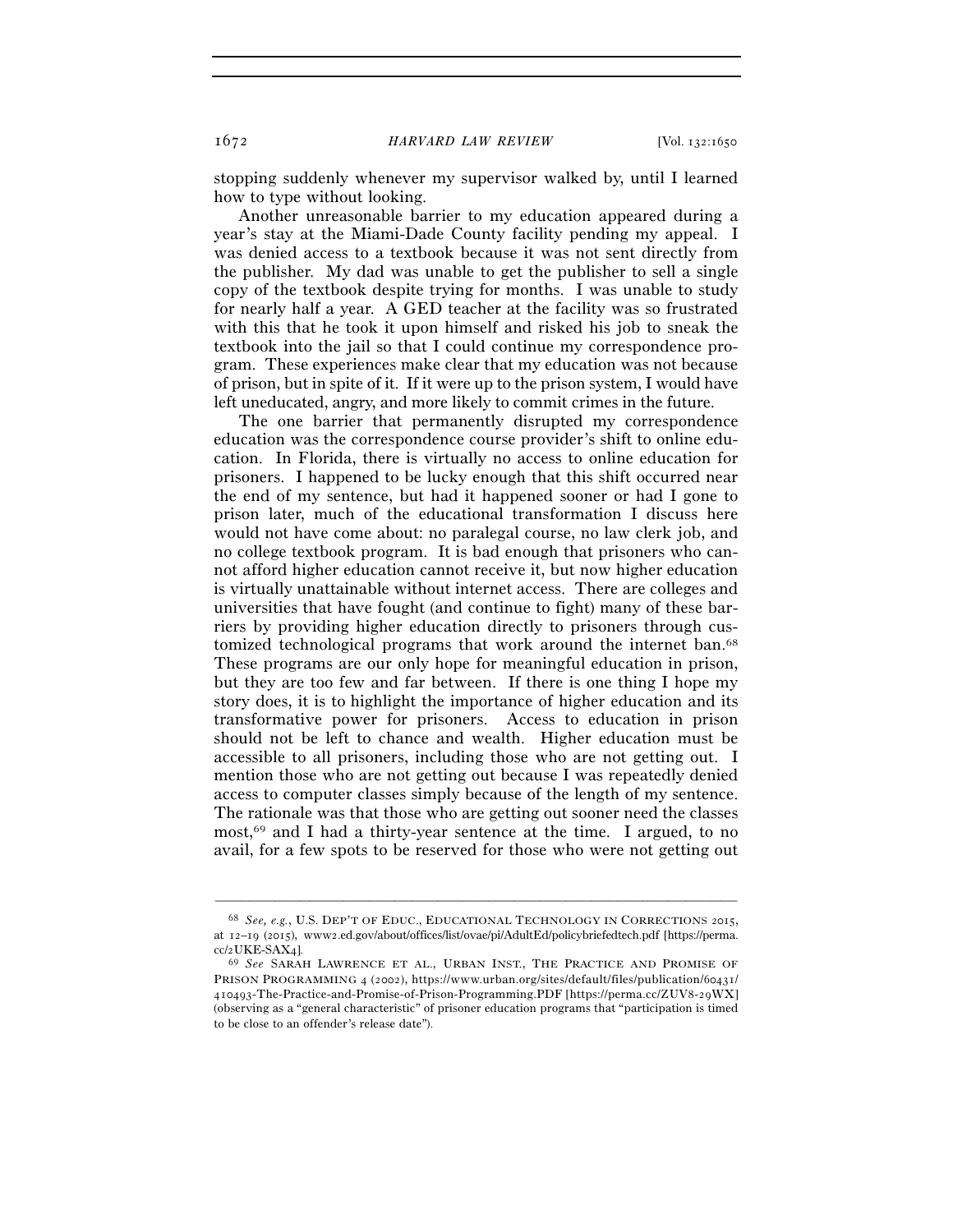so that we could be the stable and experienced tutors and culture carriers for the program. I use the term "culture carriers" to describe those individuals who set the tone in their cell blocks — in other words, influencers — many of whom have been and will be in prison for a long time. I believe in the value of college-educated culture carriers because I myself was influenced by those "lifers" who were able to get a college education before Pell Grants were eliminated. Educating people who have a lot of time left on their sentence is not mere coddling. Education humanizes, dignifies, and empowers individuals. It gives them the tools to advocate and produce literature from behind bars. It even allows them to mentor and equip those who are getting out to stay out, stay connected, and become the face and voice for those on the inside. I really believe that college education is to the imprisoned what learning to read and write was to the enslaved — it is central to the abolition movement.70

I often tell people that every prisoner is learning something in prison, especially young prisoners. The question is, what are they learning? If it is up to prison administrators and guards, it will not be the skills and knowledge taught by higher education. The prison system's priority is control and security over humanity. Even when education is provided or permitted, it is perceived by most guards as getting in the way of their "job" and viewed by the greater public as coddling prisoners. This is why moderate efforts at reform will always fall short. For education to succeed in prison, there must be structural and cultural transformation to support it.

#### IV. REENTRY

After having experienced the violence and inhumanity of prison for more than a decade, I was thrown from a high-security facility straight into society. My "reentry" process took place ten hours' travel from my family. Disconnected from my family and my community, I was denied programmatic opportunities and left without any transitional support, despite all the difficulties that awaited me.71

#### *A. Extreme Physical and Psychological Distance*

In 2000, the Florida Supreme Court in *Heggs v. State*72 held that the sentencing guidelines under which I had received a thirty-year sentence

<sup>70</sup> *See* DAVIS, *supra* note 1, at 55–<sup>57</sup>. 71 For information on the reentry process for prisoners, including longitudinal reentry studies, see BRUCE WESTERN, HOMEWARD: LIFE IN THE YEAR AFTER PRISON  $11-25$  (2018). <sup>72</sup> 759 So. 2d 620 (Fla. 2000).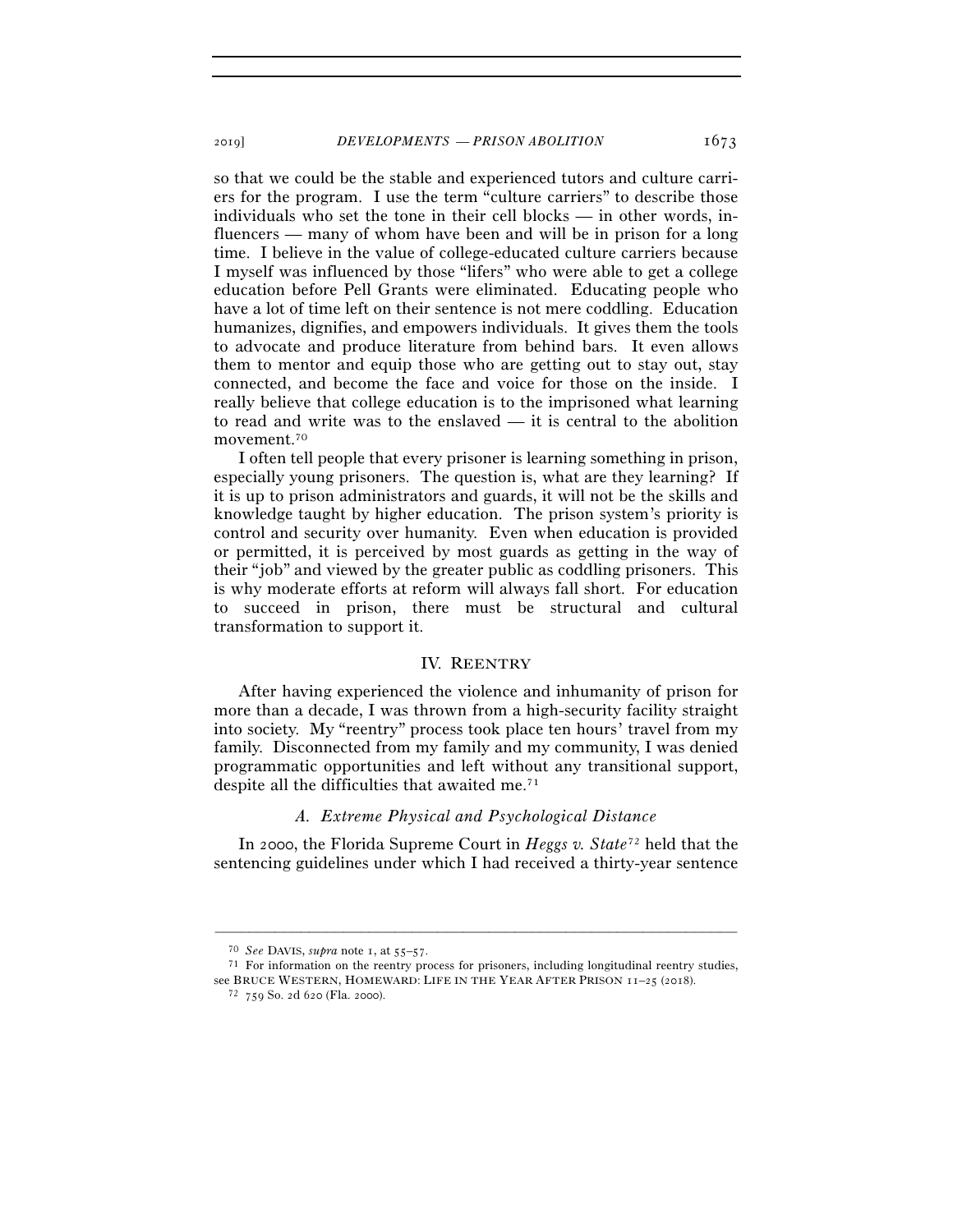for violation of probation violated the state constitution.73 The constitutional guidelines allowed for only a thirteen-year sentence.<sup>74</sup> However, I still had to fight through multiple appeals to withdraw the concurrent thirty-year plea agreements that I had taken for the open cases. I was eventually successful in getting those pleas vacated and received a new sentence of fifteen years followed by ten years of probation.75 For the first time, the possibility of getting out was no longer a fanciful idea many decades removed, but rather a reality just a few years away.

This was very comforting for my father, whose health was failing, making it impossible for him to make the ten-hour drive to visit me. Fortunately, around the time I was resentenced, I happened to be transferred to a facility near Miami, where he could visit me more easily. During our visits, my father told me how proud he was that I had become a "paralegal" in prison. He reminded me that all he had ever wanted was for me to get an education and become somebody. He said that his only prayer now was to live long enough to see me free someday. But even if he could not, he said he could finally rest in peace because he had lived to see me become educated and knew I was going to get out soon. Six months later, he passed away. I was unable to go to his funeral because I did not have the hundreds of dollars necessary to pay for the correctional transport. This was devastating, as my father was and remains the most important person in my life.

Soon after my father's passing, I was transferred ten hours away from Miami. Contact with my loved ones became strained — no visits, few calls, and barely any letters. Collect calls were inexplicably expensive.76 Early in my sentence, my mother had sobered up and helped my father financially, which allowed them to make the nearly prohibitively expensive trips to visit me together. Though I argued with my dad about visiting me because of his health and the costs, he believed that family should always visit loved ones whenever they are in a hospital or a prison, so he had to visit me at least on my birthday. As if fearing that I would grow isolated and lonely, he wanted me to know that he was always there for me. Having and recognizing his unconditional love was undoubtedly the most transformational thing in my life. I had taken him for granted as a teenager, but once I matured, I realized how special he was. Many of my friends in prison (including my half-sister, who is in prison today) never had a chance to meet their fathers, yet I had a

<sup>73</sup> *Id.* at <sup>627</sup>. 74 Sentence at <sup>1</sup>, State v. Sanchez, No. F97-020839MM (Fla. Cir. Ct. Feb. 26, 2002) (resentencing to imprisonment for 13.<sup>06</sup> years). 75 *See* Sanchez v. State, 829 So. 2d 387 (Fla. Dist. Ct. App. 2002); Sanchez v. State, 871 So. 2<sup>d</sup>

<sup>1069</sup> (Fla. Dist. Ct. App. <sup>2004</sup>). 76 *See* Sam Gustin, *A New Bill Could Finally Ban Predatory Inmate Phone Costs*, THE VERGE

<sup>(</sup>Mar. 13, 2018, 10:04 AM), https://www.theverge.com/2018/3/13/17113712/prison-phone-call-billreform-senate [https://perma.cc/AQK4-6MF4] (noting "the frequently exorbitant cost of inmate phone calls, which can run up to \$17 for a 15-minute local phone call").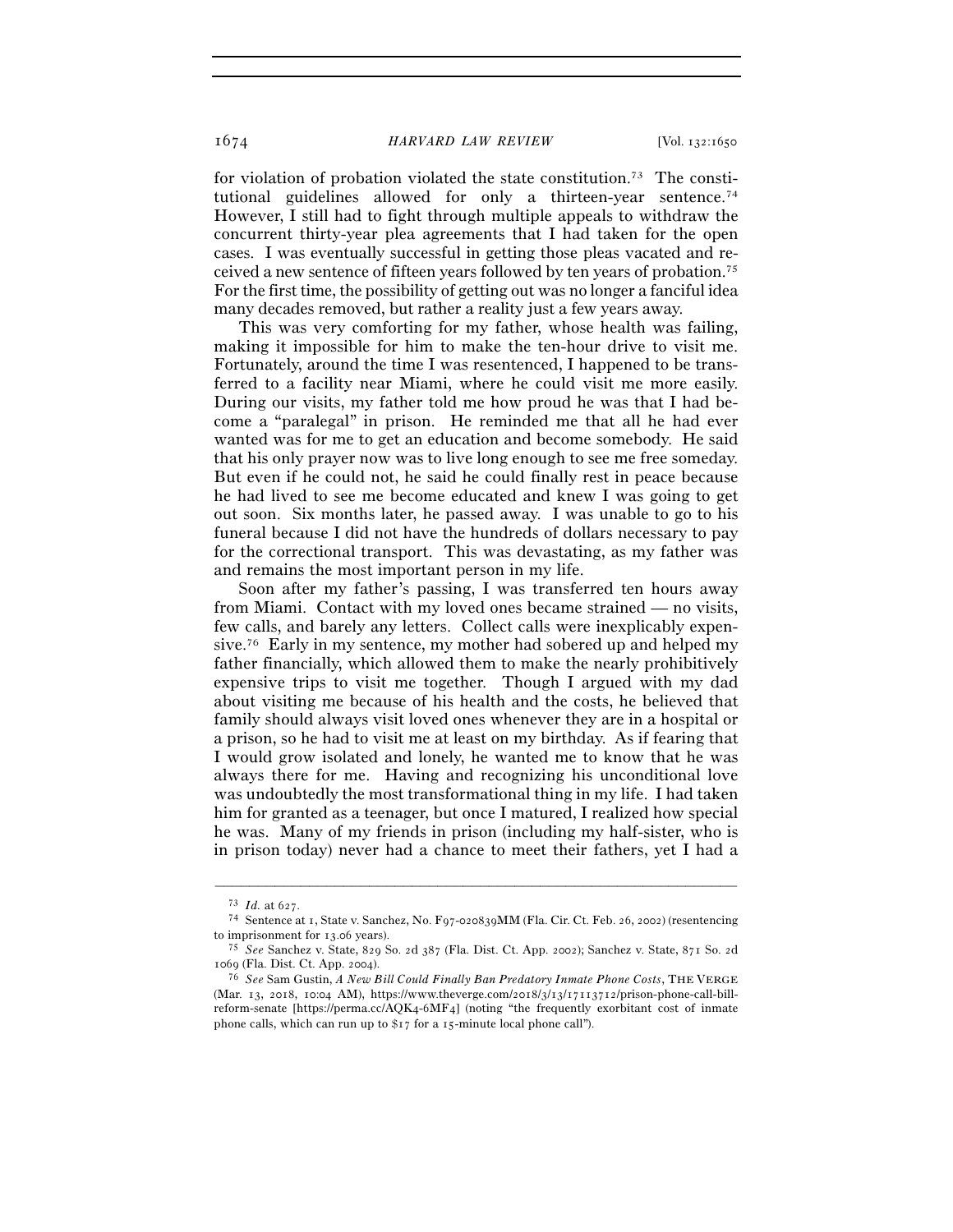father who came to every court date, who wrote me letters, who visited me, and who never gave up on me even when people told him he should. He is the person to whom I owe so much. He instilled in me the value of education and scraped up money to buy me my first college textbook (and many more books after that). He preserved my humanity in a place that was determined to destroy it. My success has not been because of prison — it has been because of my father.

I arrived at my last facility with about thirty-six months remaining on my sentence. Around the same time, a policy went into effect barring individuals with ties to any security-threat group (that is, gangs) from working in any programmatic job, which included jobs at the law library.77 I was also told that I did not qualify for work release, which I needed to transition into society. Work release centers (also known as "halfway houses") are out-of-prison locations where prisoners can go to get a job in society so they can be acclimated and working upon release.78 I was denied this opportunity because work release was reserved for model prisoners with less serious offenses. Like many others, I spent the last years of my sentence warehoused in a cell block and prison yard, rotating between mundane work and idle time. However, my mother did everything she could to send me books, letters, and a little money. Today, she continues to struggle with addiction and has barely enough to eat every day. Yet amidst these struggles, she managed to help me while I was over six hundred miles away. While society may look down on her, I still love her deeply and am proud to call her my mother.

Reentry was certainly not a priority or even a real concern for the prison administration, which did not care that I would get out unprepared, disconnected from my community, and with a higher likelihood of committing crime. This experience taught me that prisons are primarily concerned with optics. If I went to work release and committed a crime under their watch, they would be afraid that the blame would fall on them.79 However, if I instead committed that same crime once I was released, the prison would not care because I was no longer under their watch. It would not matter if the prison's inhumane treatment and poor reentry efforts were to blame. The incentives get more perverse when one considers that rearrested individuals return to fill beds, which secures contracts for private corporations and jobs for prison guards and staff. Moreover, because most prisons are located in rural areas, prison guards have little concern about how unprepared and

<sup>–––––––––––––––––––––––––––––––––––––––––––––––––––––––––––––</sup> 77 Had this policy been in place early in my prison sentence, I would have never discovered my passion for the law and pursued a college education.<br><sup>78</sup> GRANT DUWE, U.S. DEP'T OF JUSTICE, THE USE AND IMPACT OF CORRECTIONAL

PROGRAMMING FOR INMATES ON PRE- AND POST-RELEASE OUTCOMES 9 (2017), https://www.ncjrs.gov/pdffiles1/nij/250476.pdf [https://perma.cc/UN4U-2B9G].

<sup>79</sup> *See* John Pfaff, *The Never-Ending "Willie Horton Effect" Is Keeping Prisons Too Full for America's Good*, L.A. TIMES (May 14, 2017, 4:00 AM), https://www.latimes.com/opinion/op-ed/ la-oe-pfaff-why-prison-reform-isnt-working-20170514-story.html [https://perma.cc/E7W7-PXY5].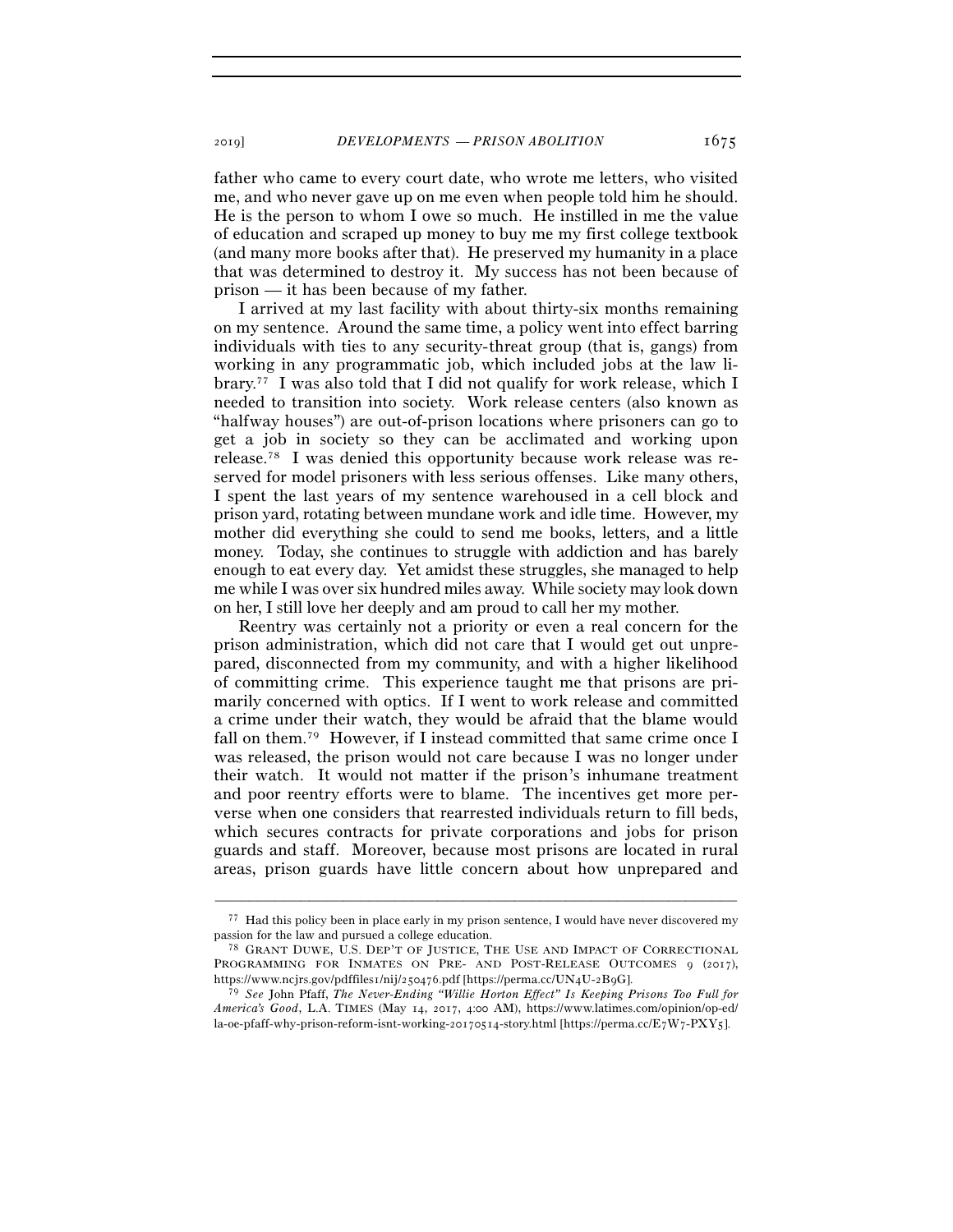worse off the prisoners are, because it is not the guards' community that the prisoners are returning to. Prisons are not structured to invest in reentry or foster their prisoners' success. The lack of accountability for failed reentry allows prisons to focus on warehousing people — however inhumane it may be — and then releasing them cold turkey for society to deal with. The blame ultimately falls on the individual who "fails," not the institutions that exacerbate or even ensure his or her failure. Prison cannot be our best option. Indeed, prisons are our laziest, most inhumane — but lawfully permitted — option.

# *B. Choosing Homelessness*

Upon my release, I wanted to go back home, but home was a highcrime neighborhood with a mother battling drug addictions and a sister who was getting arrested over and over again. Being in the wrong place at the wrong time could easily land me back in prison, and in poor neighborhoods, everywhere is always the wrong place at the wrong time. I decided I would give myself a fighting chance by moving into a homeless shelter in a different city and starting from the bottom. To my surprise, all the shelters I could find were drug rehabilitation programs. I would have had to feign a drug problem if I wanted to get into a shelter. Fortunately, there was one shelter in Orlando that was not a drug rehab shelter and offered me a bed.

I had no reentry guidance or model to follow. All I had was the image of Will Smith in the movie *The Pursuit of Happyness*, 80 which I was lucky enough to watch while I was in prison. This was a scary idea. I was going to be an adult in society for the first time and entering an unknown city as a homeless convicted felon. However, I was emboldened to pursue my goals when I got a letter from Valencia Community College in Orlando. I had written the community college to inquire about their programs. I was surprised when someone wrote back with a course catalogue and a note that said, "Come see us when you get out!" I decided right then that I was going to go through with my plan to live in the homeless shelter in Orlando. As was often the case, I got pushback from the prison. My release officer was adamant that I had to be released to the county of my arrest and had to provide an actual home address. I said that I did not know my mother's address and insisted on giving them the shelter's address. After much resistance, they confirmed the Salvation Army's offer of a bed and approved it before my release. Finally, in April 2011 — after more than twelve years in prison, with almost a quarter of that time in confinement  $- I$  was released at the age of twenty-eight, homeless and unemployed, without more than an untested, makeshift plan for reentry.

<sup>80</sup> THE PURSUIT OF HAPPYNESS (Columbia Pictures 2006).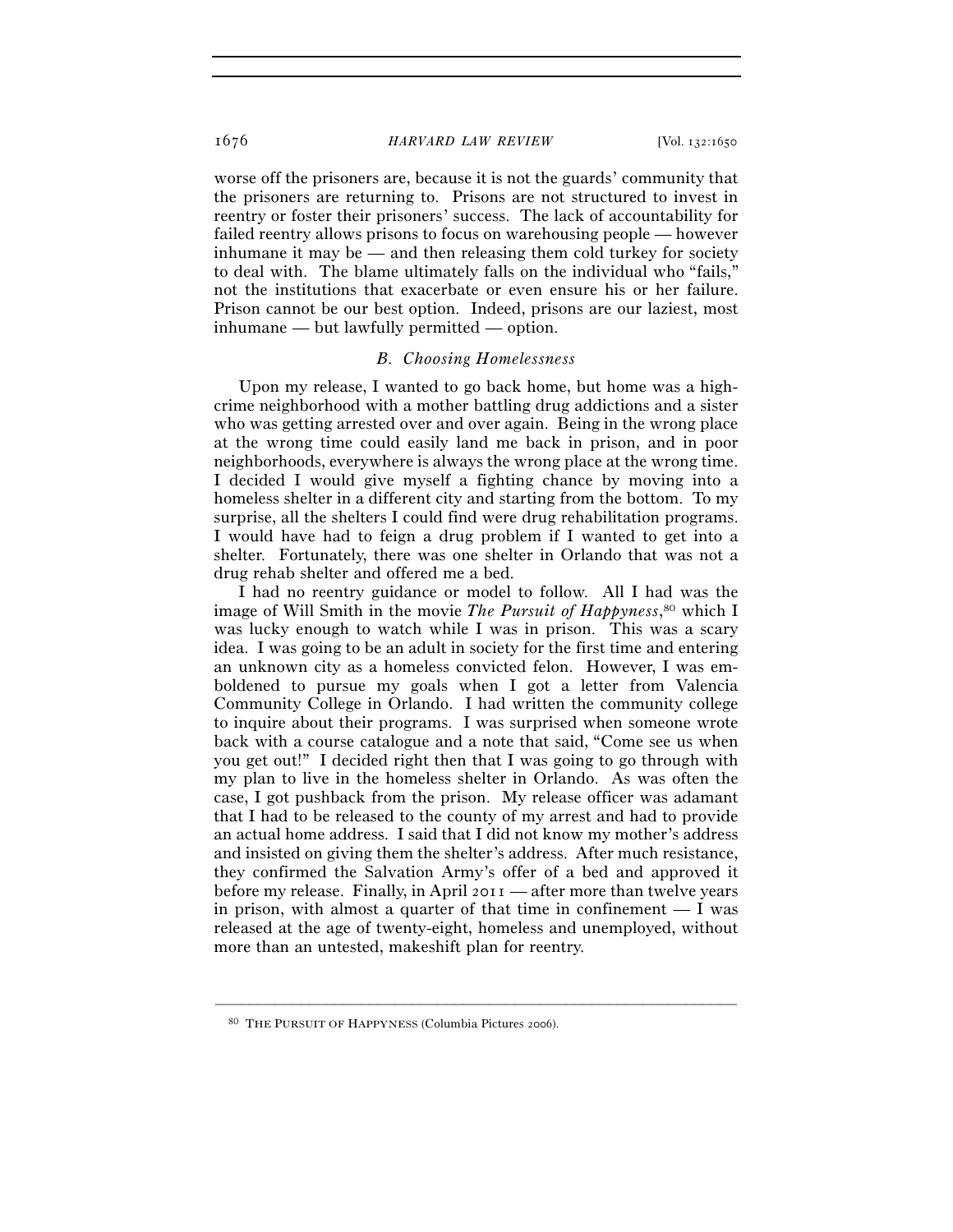# *C. Resisting Recidivism: In Need of a Prison-to-College Pipeline*

*Leaving incarceration is most often a transition from prison to poverty.... Motivation is often held out as the special ingredient that distinguishes those who do well after release from prison. Among the reentry study sample, motivation was abundant, particularly in the first few months after release. Opportunities for work, however, were distributed unequally, partly because of the racial and social structure of occupations and partly because of family connections.*81

To enter mainstream, middle-class America, I needed real pathways and support. Statistically, I was predicted to fail.<sup>82</sup> My ten years of probation guaranteed that if I violated the terms of my release, I could get up to three life sentences.<sup>83</sup> A mere violation of probation would prove right the guards who said I would be back and would effectively end the one chance I had at life outside of prison. My anxiety — my fear of failure — overwhelmed me. For months, I could not indulge in anything. I was too anxious to have an appetite.<sup>84</sup> I was scared that if I got comfortable, everything would fall apart.

Life in a homeless shelter involved waking up, eating breakfast, and getting kicked out at 5:00 a.m. daily. I wandered the streets until 4:00 p.m., when we were allowed to return and stand in line for a bed. Every morning, I followed the crowd of homeless people toward the nearby bus station, where we stayed warm or cool depending on the weather. Later in the morning, the crowd would move again toward the public library. From other chronically homeless people, I learned to be resourceful. They taught me where to access internet, bathrooms, and lunch bags throughout the day. The public bus system and addresses in Orlando were challenging. I was clumsy: I got on the wrong buses, missed stops, and turned two-hour trips into day-long events on the bus.85

My probation was nearly violated my first week out. I reported to the address given to me to meet my probation officer. When I got there, I was told that I had to go to another address. Before I reported to the new address, my probation officer had visited the shelter, but to protect my privacy, the shelter did not tell him I was living there. I did not know that I had to sign a release-of-information form for my probation officer — more clumsiness on my part. The shelter told me this, so I

<sup>81</sup> WESTERN, *supra* note 71, at 98–<sup>99</sup>(footnote omitted). 82 *See, e.g.*, MARIEL ALPER ET AL., BUREAU OF JUSTICE STATISTICS, U.S. DEP'T OF JUSTICE, 2018 UPDATE ON PRISONER RECIDIVISM: A 9-YEAR FOLLOW-UP PERIOD (2005– 2014) (2018), https://www.bjs.gov/content/pub/pdf/18upr9yfup0514.pdf [https://perma.cc/7PS9- WMDF] (reporting that "83% [of] state prisoners released in 2005 across 30 states were arrested at least once during the <sup>9</sup> years following their release"). 83 *See* Meek Mill, Opinion, *Prisoners Need a New Set of Rights*, N.Y. TIMES (Nov. 26, 2018),

https://nyti.ms/2zoEYU7 [https://perma.cc/QB<sup>87</sup>-QSRZ]. 84 *Cf.* WESTERN, *supra* note 71, at 6, 27 (describing the anxiety experienced during the first few

weeks out of prison). 85 *Cf. id.* at 26–27, 26–45.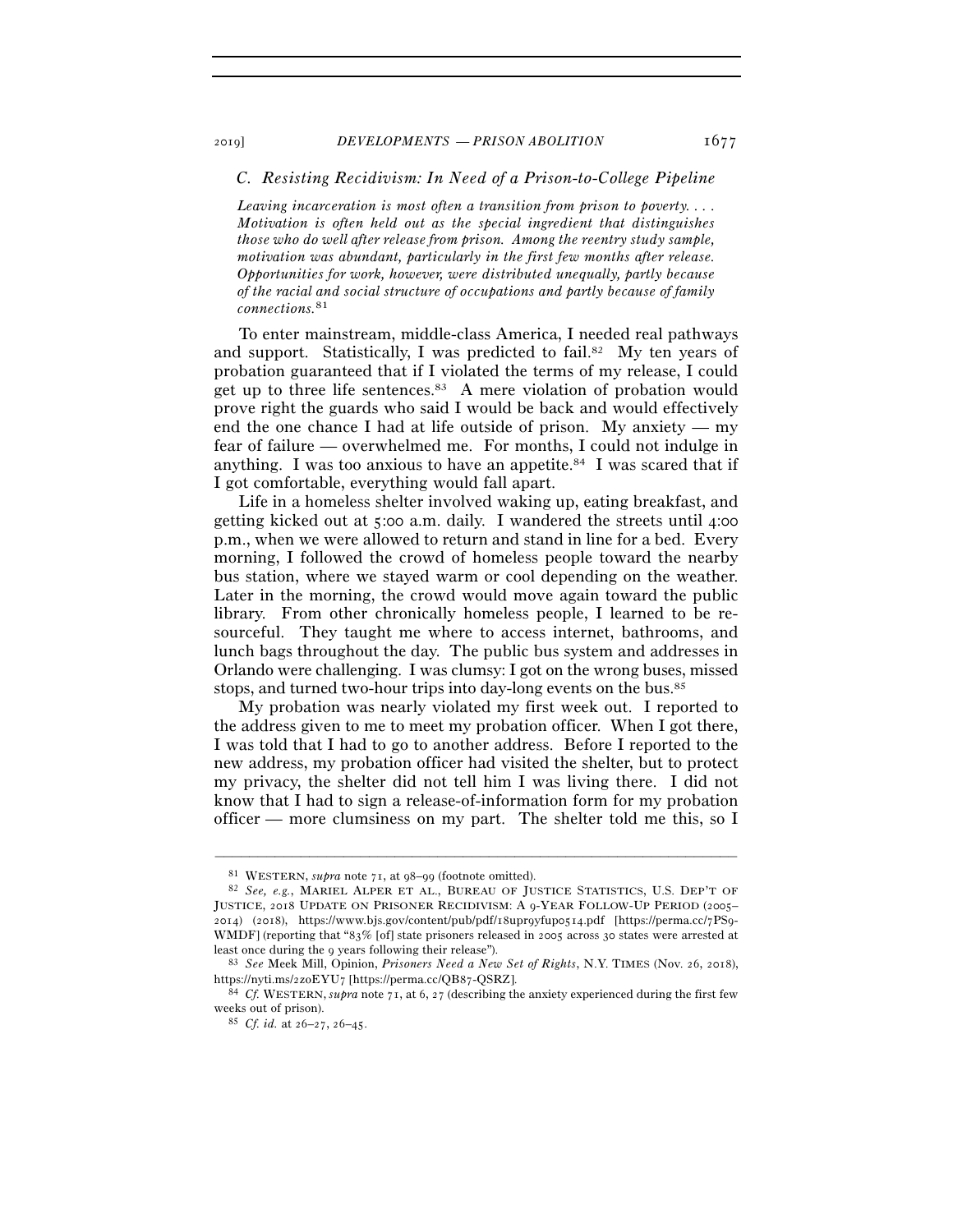called him. He told me to report before the end of the day or he was going to report that I had violated my probation. I panicked and nearly cried. I explained that I was at the DMV on the other side of town. He did not care. I dropped everything that I was doing and began catching buses. I called after every bus stop because I knew it would take hours to get there. He told me to stop calling and just get to his office. When I finally made it, he asked me why I had not reported earlier or signed a release-of-information form for him at the shelter. I explained that I had reported to the other office, did not know about the release form, and was forced to spend the last few days going back and forth to the DMV trying to get an ID.<sup>86</sup> He said he was on the verge of reporting a probation violation to cover himself, because he thought I was already halfway to another state ready to commit a crime.

I bottled up my frustration at hearing this. I had to stay on my probation officer's good side. After speaking with him for a while, I began to focus on finding a job. I hoped that he would point me to employers that were hiring former felons. People on work release got jobs with the help of the work-release staff, so surely my probation officer could help me get a job now that I was free, at least more free than a work-release prisoner. To my surprise, he had no leads. He simply gave me a photocopied flyer for a resource center and the local workforce center. After talking to him, it was obvious that his primary concern was not to help me get a job, but rather to supervise me and report a probation violation if needed.87

Still, I was hopeful because I remembered the workforce center visiting the jails and touting their ability to get former felons jobs. They told us that all we needed to do was show up, be motivated, and have a willingness to work. I arrived and told them that I was recently released, on probation, and looking for work. To my surprise, they did not have any job leads either. They simply placed me in line to wait my turn to use a computer. When my turn came, I was placed in front of a computer, instructed to search for jobs on sites like monster.com, and told to raise my hand if I had any questions.

I had never used the internet before. I did not know where to start. I kept raising my hand for help. The assistant became frustrated with me, especially when he learned that I did not have a resume. He closed

<sup>86</sup> *Cf.* Reginald Dwayne Betts, *Could an Ex-Convict Become an Attorney? I Intended to Find Out*, N.Y. TIMES MAG. (Oct. 16, 2018), https://nyti.ms/2AcO0Vm [https://perma.cc/G8S5-E2FF] ("I'd left prison with enough money for bus fare and a fast-food meal — but without the knowledge of how to enroll in college. It had taken me nine trips to the D.M.V. to get my license, each time learning that a different thing was needed: proof of residence, Social Security card, birth certificate. I'd just learned to search for things on the internet and had barely set up an email account."). 87 *See* WESTERN, *supra* note 71, at 126–27.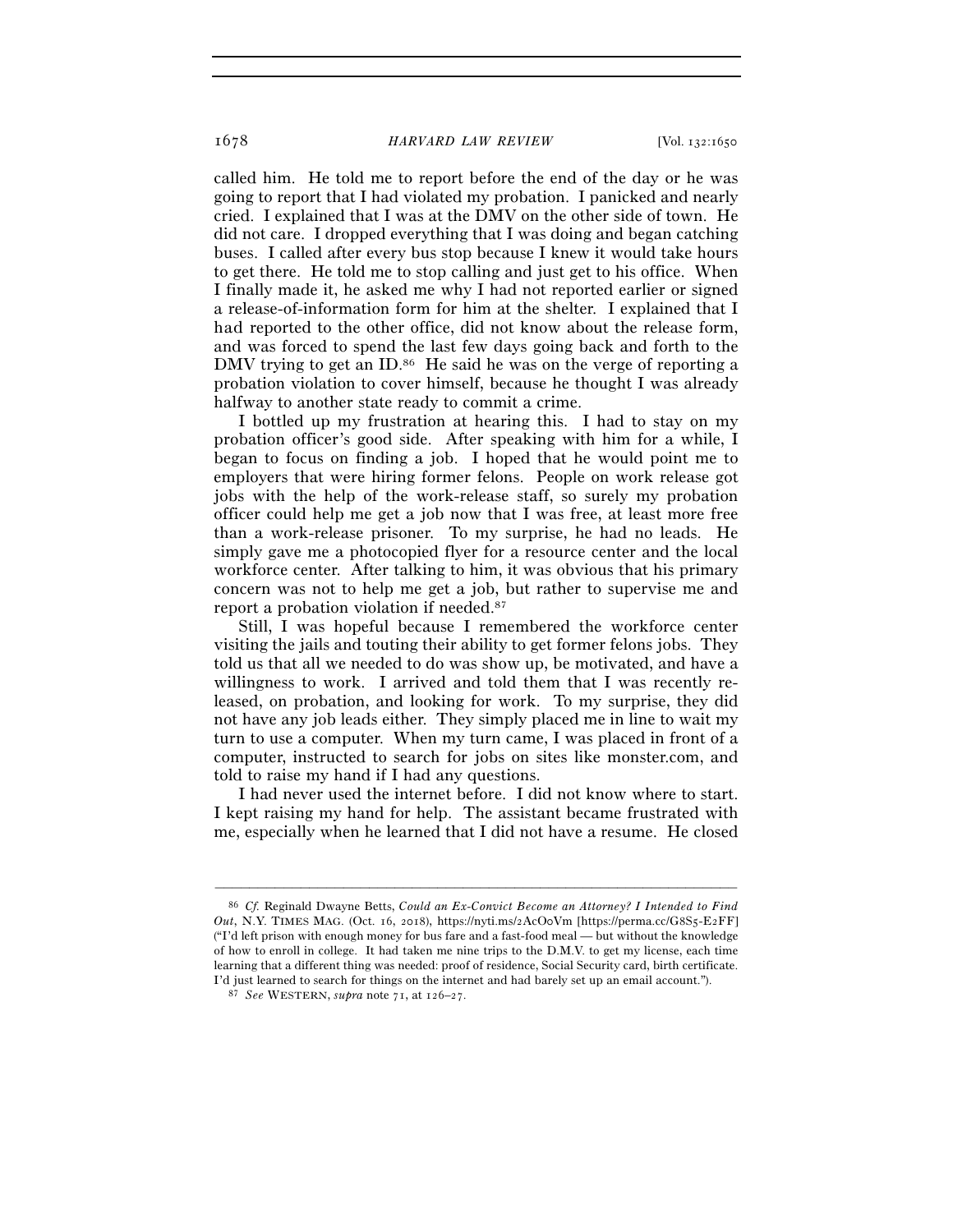out the browser, opened a Microsoft Word document, and before walking away, told me to spend the rest of my computer time creating a resume. I still did not know where to start. I had no employment history or template to follow. I felt defeated. I wanted to just quietly sneak out of that room and leave. I really wanted to succeed in society, but I did not know how.88 I caught the attention of the other assistant. When she came over, I nearly broke down as I explained what was going on. She asked me what jobs I had had in prison. My eyes lit up. I proudly told her that I had been a law clerk and an educational tutor at one point. I told her that I had studied a lot, was a quick learner, and just needed an example of what to do. She turned my computer off, took me with her, and explained to me what I needed to do. She asked if I had an ID with an Orlando address, which I now did. She instructed me to go next door to the public library, get a library card, and sign up for free Microsoft Office workshops, and then she handed me a resume template. My voice cracked as I thanked her. I rushed out the door before I began crying. I walked around the building looking for privacy and there behind the building, by myself, I just started crying. Sitting on the floor with my arms wrapped around my knees, I cursed myself and this idea of being homeless. I was so thankful for being helped, but I felt so vulnerable and pitiful. This could not be the way I was going to make it in society: depending on chance sympathy, begging and hoping someone would help me. I was homeless, unemployed, and felt incompetent, stigmatized, and lonely.

These breakdowns became almost-daily occurrences. Under my covers in the shelter, I cried myself to sleep. On the streets, I would find myself crying alone behind buildings. I felt alone, but the one thing that kept me hopeful was the idea that college would give me new friends, a good routine, and a way of proving myself. However, back at the shelter, my plan of enrolling in community college became a problem. If I enrolled before I had secured full-time employment, I could not live at the shelter anymore. I was commended for my interest in college, but was told that the shelter was a work program, not a college program. I applied to over 150 jobs before I was offered a part-time job at a fastfood restaurant. To my surprise an assistant manager at the shelter a former correctional officer — advocated on my behalf. Thanks to him, I was allowed to enroll in college and remain at the shelter with just a part-time job.

I arrived at Valencia Community College — the school that had welcomed me even while I was in prison — excited and nervous. I clumsily stumbled through the application and enrollment process, but another barrier emerged. I was ineligible for federal grants or loans because I had not registered with the Selective Service between the ages of

<sup>–––––––––––––––––––––––––––––––––––––––––––––––––––––––––––––</sup> <sup>88</sup> *Cf. id.* at 99 ("Among the reentry study sample, motivation was abundant, particularly in the first few months after release. Opportunities for work, however, were distributed unequally . . . .").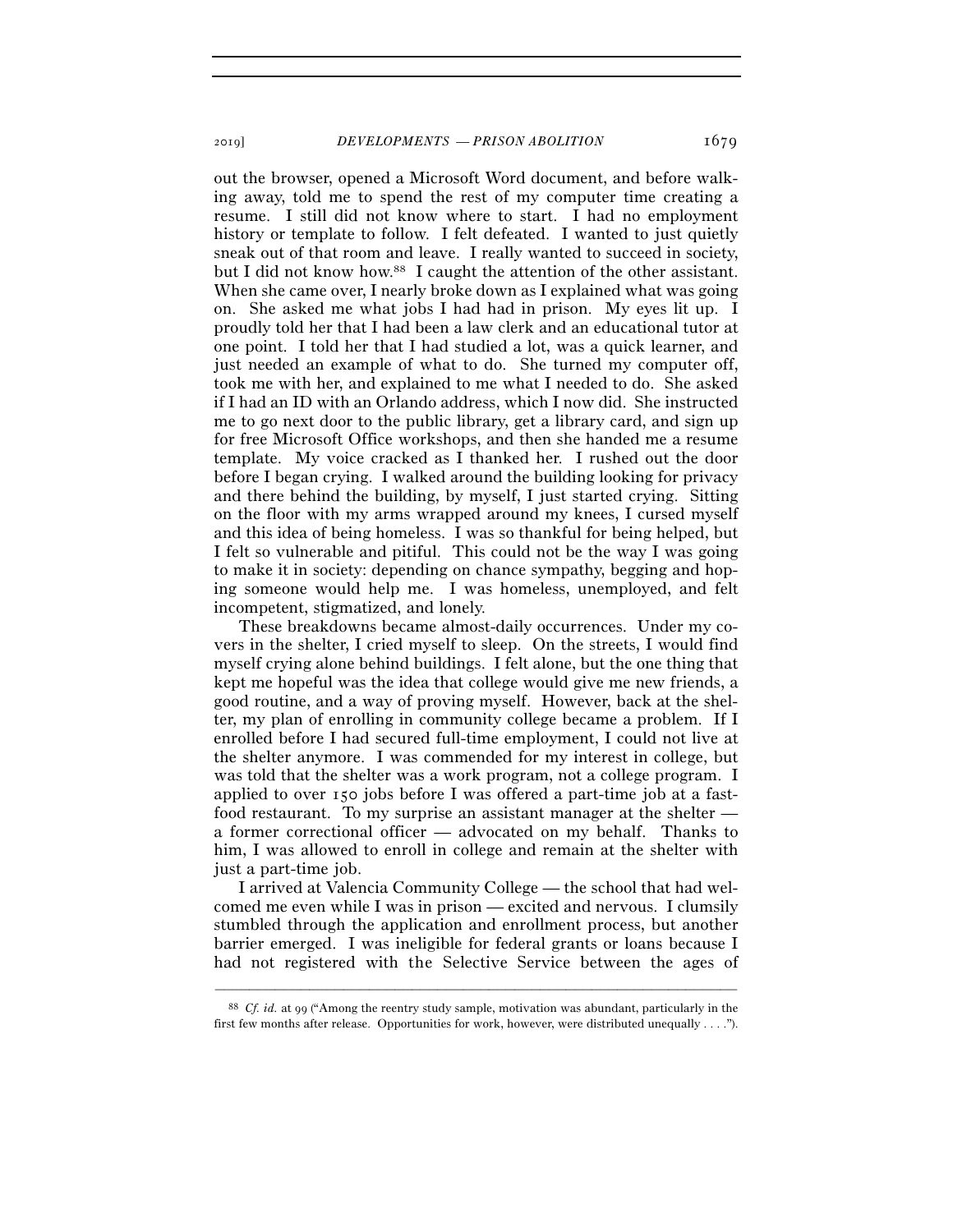eighteen and twenty-five. Of course, I had been incarcerated during those years. I went to the public library, started researching, discovered that there were exceptions for individuals who had been incarcerated, and submitted that information to the school. The financial aid manager was so impressed that she wanted to meet me. Despite having my prison record in front of her, she decided to offer me a work-study position to work in her office. This offer was beyond my wildest dreams. I was about to attend college with a job on campus and a shelter to live in. Finally, I had discovered my prison-to-school pipeline — not because of prison (or my probation officer), but in spite of it.

### CONCLUSION: DEBT PAID, BUT NEVER SATISFIED

*Criminals, it turns out, are the one social group in America we have permission to hate. In "colorblind" America, criminals are the new whipping boys. They are entitled to no respect and little moral concern. . . . Once released, they find that a heavy and cruel hand has been laid upon them. . . . [They] will also be told little or nothing about the parallel universe [they are] about to enter, one that promises a form of punishment that is often more difficult to bear than prison time: a lifetime of shame, contempt, scorn, and exclusion. In this hidden world, discrimination is perfectly legal. . . . "In this brave new world, punishment for the original offense is no longer enough; one's debt to society is never paid." Other commentators liken the prison label to "the mark of Cain" and characterize the perpetual nature of the sanction as "internal exile." Myriad laws, rules, and regulations operate to discriminate against ex-offenders and effectively prevent their reintegration into the mainstream society and economy.*89

I chose to conclude on this note because one might assume that I finally overcame prison and its barriers, that is, that prison can be overcome. I sometimes fool myself into believing this, before I am suddenly reminded of prison's hidden heavy hand.

Entering my second year of college, I had achieved more than I ever dreamed of while I was in prison. I finished my first year of college with a 4.0 GPA, earned an honors scholarship, and was promoted to a financial aid specialist. The promotion enabled me to move out of the shelter, and a schoolmate allowed me to rent a room in his apartment. On campus, I became a student leader, and I was elected President of the Honor Society. Word of my inspiring story made it to the Honor Society's national headquarters, resulting in an unfortunate surprise. Evidently, there was a policy prohibiting from membership people who had been convicted of a felony and had not undergone a three-year waiting period after the completion of their sentence. I was on ten years of probation, so I would not be eligible for membership for another thirteen years. This Honor Society was essential for building social and cultural capital at the community college, yet it excluded some of the people who

<sup>89</sup> ALEXANDER, *supra* note 30, at 141–42 (footnotes omitted).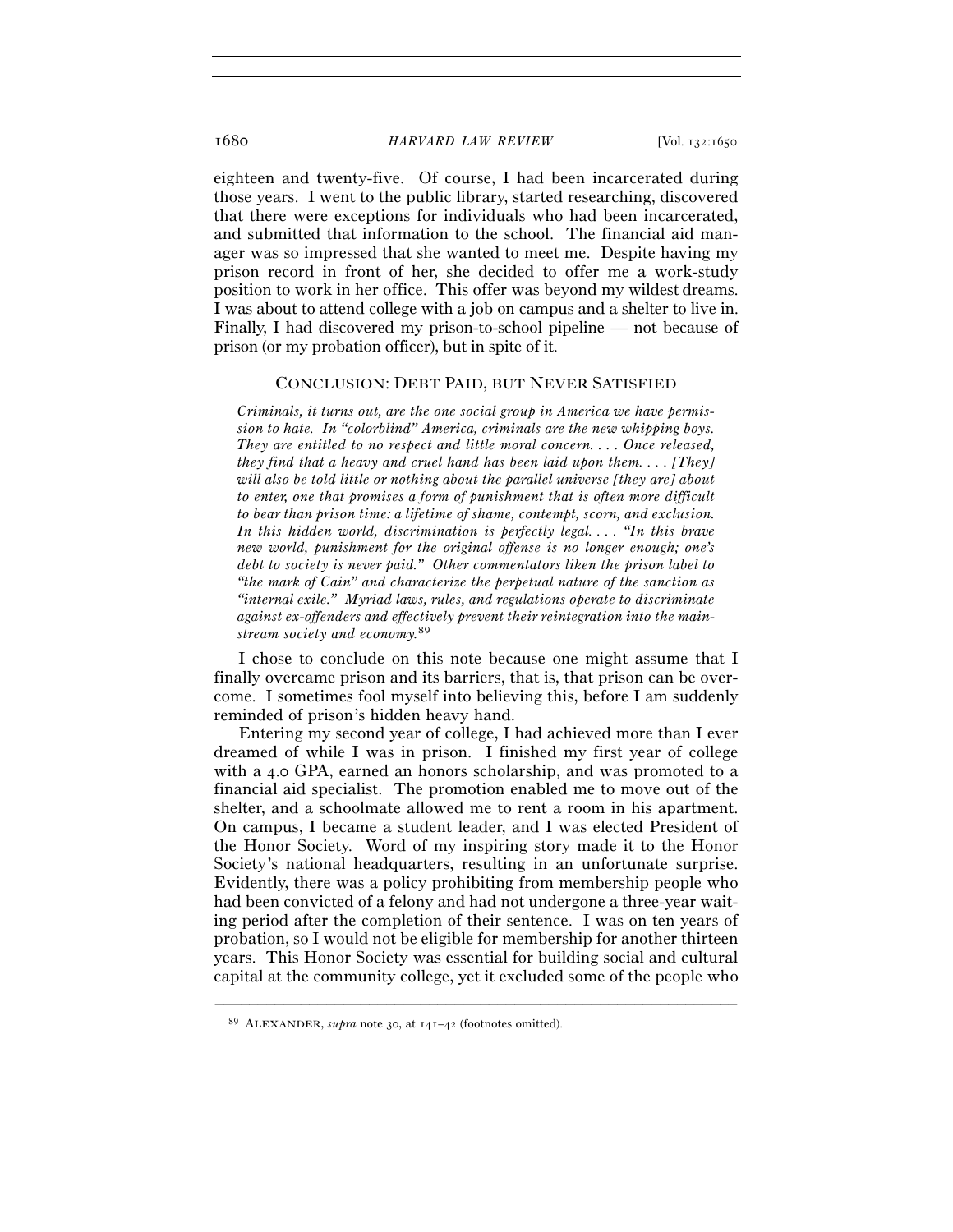needed it most. Although I had done nothing wrong, the national organization removed me from my position, demanded my regalia, and ordered that I never say that I was a member of their organization. I could not believe it. I had given two years of my life to this organization, and now I had to act like it never happened. The entire chapter was devastated. In private, I cried to myself, asking what else the world wanted from me. I caught myself continuously saying to myself, "I am not a bad person." I was too far along in my new identity as a student to quit, but deep inside I wished I could go back — back to my world where my criminal record was not a stigma.

Early on, my advisors had pushed me to start believing that I could compete for the Jack Kent Cooke Scholarship, which was the most prestigious scholarship in the country for graduating community college students. It was extremely selective: only two students in our school's history had ever been selected. But almost every recipient had been part of the Honor Society, which I was not allowed to be in. Almost all my campus leadership had been lost because of my removal. As if I needed any more barriers, I was now at a scholastic disadvantage along with having a criminal record and a lengthy probation. I had little motivation to spend the long nights filling out and polishing the twenty-plus page application just to get another rejection, but I did it. I poured my heart into that application. And in an unexpected turn of events, the Cooke Foundation decided to break with tradition and name me one of its 2014 national recipients. I have had many pivotal moments in my journey, but this was the most transformational for my path. With it came a measure of academic credibility, privilege, and social capital that I had never had. However, I was still denied admission by the local university's administration when transferring to get my bachelor's degree. A school policy prohibited admission to people who were on court-ordered probation and had not completed more than half of it. The articulated agreement between my community college and the university did not apply to those with criminal records. I was once again discouraged. I had earned the Cooke Scholarship, graduated with a 4.0 GPA, was named my school's Distinguished Graduate, gave the commencement address, satisfied the requirements for acceptance to the university's honors college, and even made it onto the front page of the local newspaper.90 Yet I could not gain admission to continue my education. Imagine what happens to the students with criminal records who do not have all of those accolades.

I came up with the idea of getting in front of the sentencing court and asking for a reduction from ten years of probation to six years so that I could be admitted into the university. The school supported this

<sup>90</sup> Kate Santich, *Felon Goes from Prison to Valencia Honor Student*, ORLANDO SENTINEL (Apr. 12, 2014), https://www.orlandosentinel.com/news/os-xpm-2014-04-12-os-gang-member-honorstudent-20140411-story.html [https://perma.cc/3HGN-KHL3].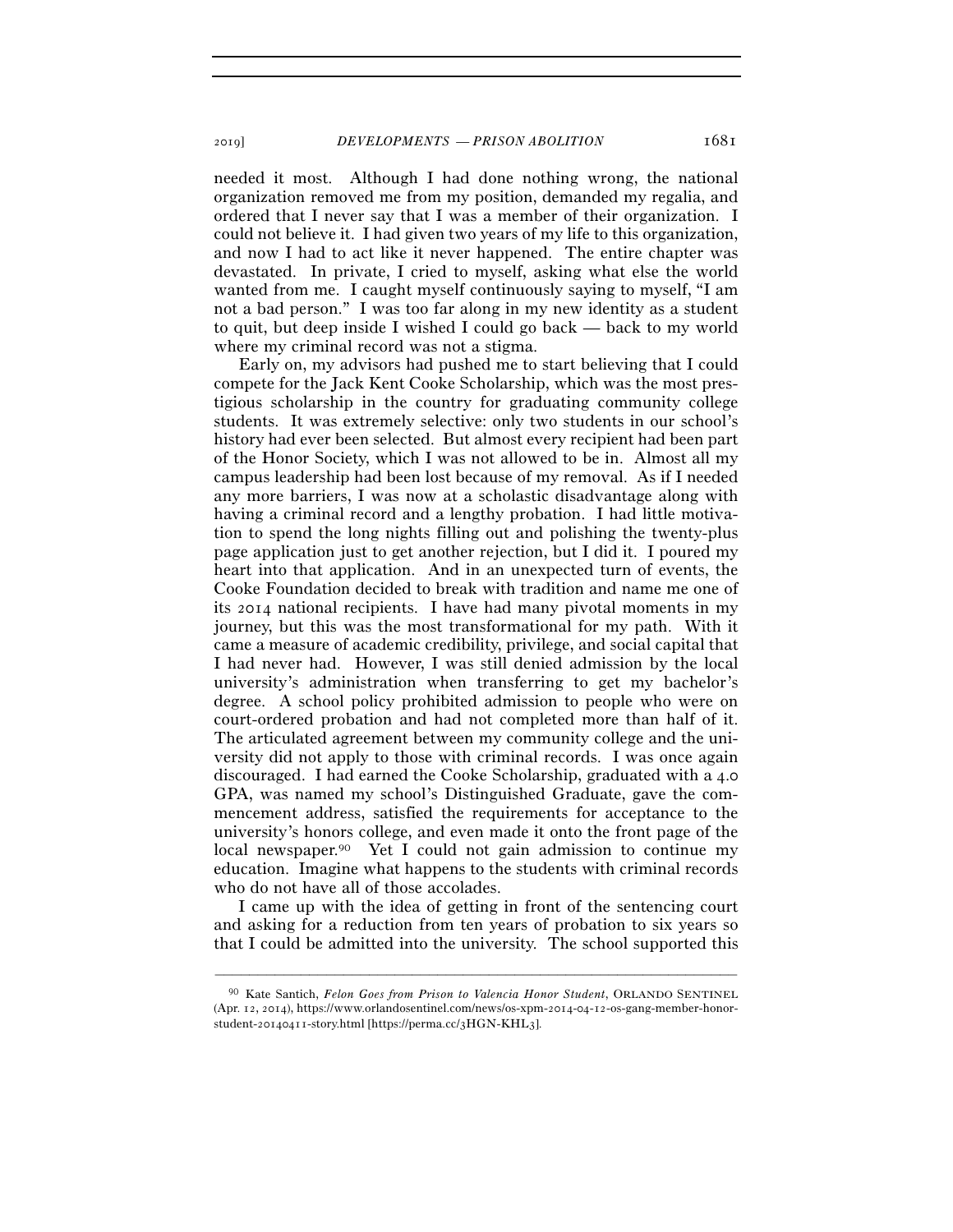move. My probation officer, however, would not openly support the reduction because he said that their office policy was to make probationers complete at least half their sentence before recommending any reduction or termination. It did not matter that this was good for my reentry or that I was his so-called "best" probationer. Likewise, the first prosecutor opposed the reduction. However, my case was moved to another prosecutor, who was impressed by all I had done and agreed to the reduction. The judge was also impressed, particularly with the Cooke Scholarship, and after conferring with the prosecutor, she decided not just to reduce my probation but to terminate it altogether. Then, in another unlikely turn of events, the judge offered me a judicial internship in her chambers. She said she wanted to open doors for me in the legal field. While interning, I met another judge with whom I would go to speak to at-risk youth. He later brought me back for my second judicial internship, and his family took me in that summer. Back at the university, I co-authored a law review article,  $91$  produced a thesis,  $92$ became a statewide advocate for restoring voting rights and juvenile justice, received the university's highest honor, and graduated from the honors college, again with a 4.0 GPA. It is troubling to think that all of this was nearly made impossible because I had too many years of probation. The probation that was supposed to make me a productive member of society almost prevented me from becoming one.

I had insecurities about going to law school. I would have to acquire a lot of debt in exchange for a future in the legal field that was very uncertain, considering my past. However, that worry was partly removed when the Cooke Foundation named me a Graduate Cooke Scholar and awarded me enough funds to attend law school.<sup>93</sup> The Cooke Foundation, like my late father, has continuously believed in me in ways that have made me believe in myself. Although I was rejected from twenty-one different law schools, two schools gave me a chance. The University of Washington — which had been instrumental in giving students like Shon Hopwood<sup>94</sup> and Theo Shaw<sup>95</sup> a chance — offered me

<sup>91</sup> Barry Edwards, Angel Sanchez, Tyler Yeargain, Michael Crespin & Jessica Hayden, *Can Independent Redistricting Commissions Lead Us out of the Political Thicket?*, 9 ALB. GOV'T L.

REV. 288 (2016).<br><sup>92</sup> Sanchez, *supra* note 10.<br><sup>93</sup> *Angel Sanchez*, JACK KENT COOKE FOUND., https://www.jkcf.org/scholar/angel-sanchez/<br>[https://perma.cc/M9P9-4RVK].

<sup>&</sup>lt;sup>94</sup> Steve Kroft, Meet a Convicted Felon Who Became a Georgetown Law Professor, CBS (July 8, 2018), https://www.cbsnews.com/news/60-minutes-meet-a-convicted-felon-who-became-ageorgetown-law-professor [https://perma.cc/5EZ3-SWWW].

<sup>95</sup> Angela Helm, *"Jena* 6*" Defendant Gives University of Washington Law School Commencement Address*, THE ROOT (June 9, 2018, 11:45 AM), https://www.theroot.com/jena-6 defendant-gives-law-school-commencement-addres-1826695984 [https://perma.cc/8V3E-STNM].